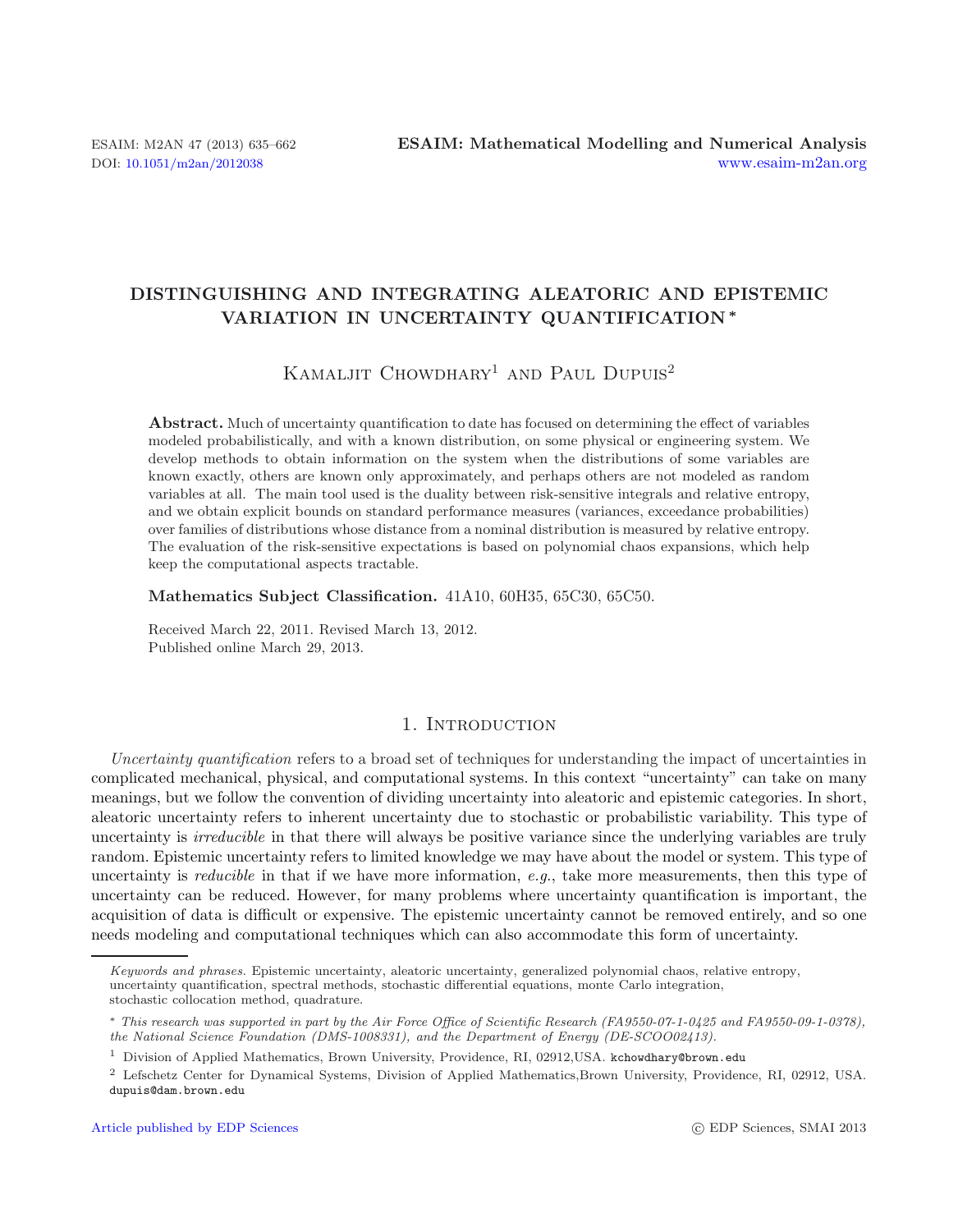#### 636 K. CHOWDHARY AND P. DUPUIS

Much of the work to date has focused on aleatoric uncertainty and what one might call the propagation of uncertainty. Here, one characterizes uncertainty concerning one or more elements of a physical system *via* some probability distribution, and attempts to quantify how that uncertainty will be propagated throughout the system under its constitutive equations and laws. The simplest and most straightforward method to characterize this output distribution would be to sample from the input probability distribution, solve the system equations, and thereby produce output samples (*i.e.*, standard Monte Carlo). Although this is very simple conceptually, it can be far from practical, especially when it is computationally intensive to construct the mapping that takes input variables to output. Straightforward schemes such as Monte Carlo would require that the system be solved for each sample of the random variable, a situation that is often not practical. In recent years efficient computational methods have been developed to calculate particular functionals of the induced distribution that may be required for a particular application (*e.g.*, covariances or error probabilities). Most recently, polynomial chaos has become popular as an efficient method for approximating the distribution of the output variable.

We note that random variables with a well-defined and given distribution are often used in this context even when there is no justification for their use, as in the case of modeling error. In other words, it is (perhaps implicitly) assumed that epistemic uncertainty can be modeled by aleatoric uncertainty. One reason is that, at least as they have been developed to date, most computational techniques (*e.g.*, polynomial chaos and Monte Carlo) are based on the assumption that the user can identify some "appropriate" distribution for each uncertain aspect of the system, regardless of the type of uncertainty, aleatoric or epistemic. If one is interested in just basic qualitative properties of the system then this may not be a central issue, since virtually any model of uncertainty will give information on the sensitivities of the system. However, when the intended use of uncertainty quantification is for regulatory assessment or some other application where performance measures are sensitive to distributional assumptions, the issue becomes much more important, and one should carefully distinguish how one accounts for the two types of uncertainty.

The aim of the present paper is to describe an approach that (i) logically distinguishes those aspects of uncertainty that are treated as stochastic variability from other forms of uncertainty, (ii) in cases where a stochastic model is theoretically valid but for which determination of the distribution is not practical, gives bounds for performance measures that are valid for explicitly identified families of distributions, and (iii) is computationally feasible if ordinary uncertainty propagation is feasible. The intended audience is broad, including numerical analysts interested in robust performance bounds as well as applied probabilists for whom certain computational aspects of uncertainty quantification may be novel. Since a typical reader might not be familiar with the terminology and methods from both fields, we have included background material for both the probabilistic and numerical analysis approaches used to make the paper broadly accessible.

The paper is organized as follows. In Section 2 we further discuss the distinction between aleatoric and epistemic uncertainty, and explain some of the limitations to achieving useful performance bounds in the presence of epistemic uncertainty. Section 3 introduces risk-sensitive performance measures and discusses their robust properties. Several hybrid forms are introduced that are more useful than the simplest form when both aleatoric and epistemic uncertainties are present. Various properties of the risk-sensitive measures that are useful in applications (monotonicity, optimization) are also discussed. Section 4 presents numerical examples, reviews the computational methods used to evaluate the risk-sensitive performance measures, and finishes with a Section of discussion and conclusions.

### 2. Aleatoric and epistemic uncertainties

As noted in the Introduction, *uncertainty* can be divided into two categories, aleatoric and epistemic. From the perspective of mathematical formulation and modeling, aleatoric uncertainty is in some sense simpler. In contrast, epistemic uncertainty can mean different things in different contexts. *Lack of knowledge* is an ambiguous term that encompasses many different scenarios.

To illustrate, we consider an elementary example. Consider a system described by some well-posed partial differential equation (PDE), but with an uncertain boundary condition. The boundary condition is expressed in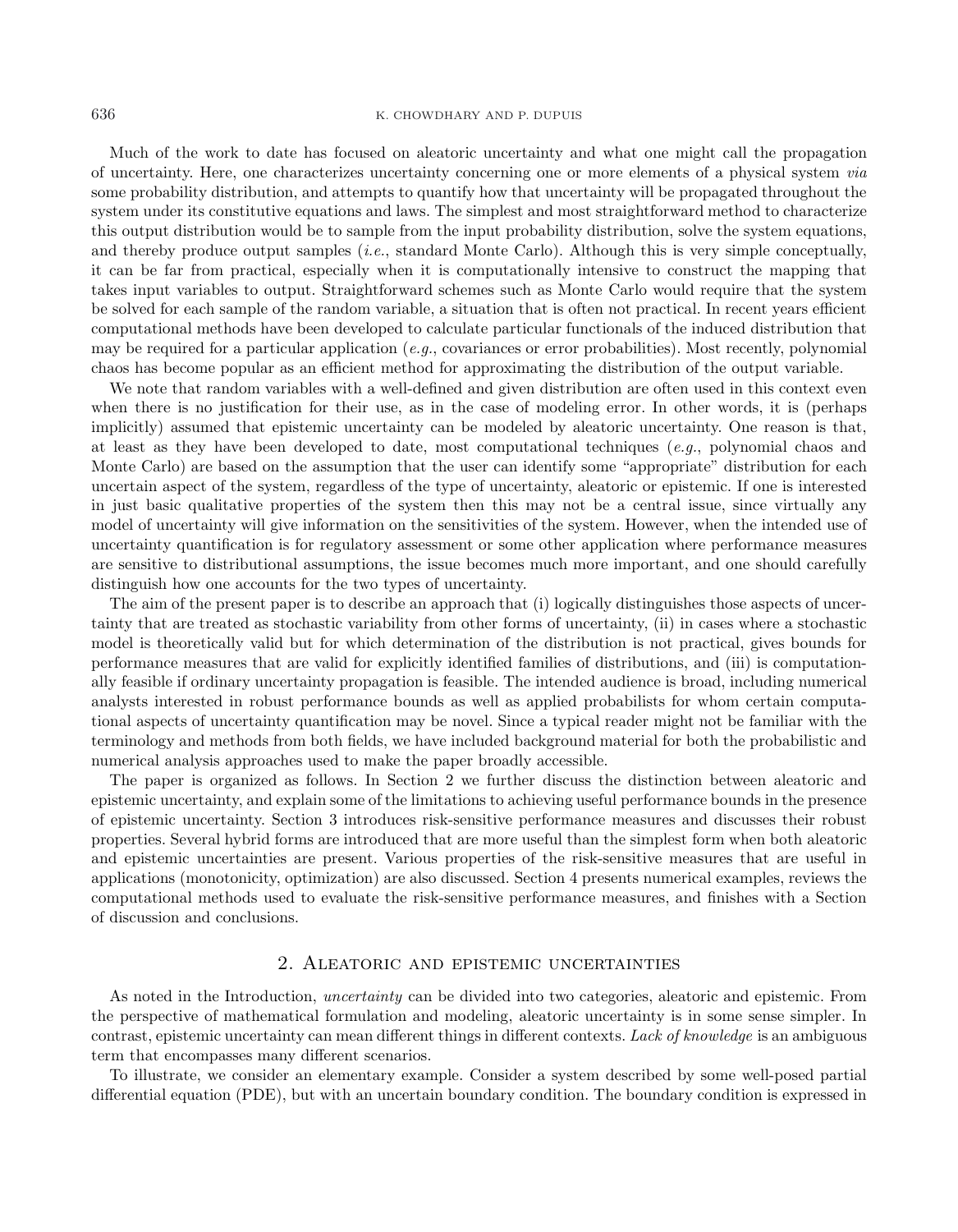terms of a random variable X  $(e.g., u_x(0,t) = X)$  with a particular fixed distribution, and the numerical analysis problem is to characterize the induced distribution of the solution to the PDE at some time and location (*e.g.*,  $u(x_0, t_0; X)$ . Suppose we know that the boundary condition is properly modeled as a random variable, but we do not know the correct value of some parameter in that distribution. For example, based on a central limit type argument, one might claim the distribution is known to be Gaussian, but still unknown are the "true" mean and/or variance. In this case, the *lack of knowledge* is this missing information about the parameters of the distribution. The lack of information regarding these parameters is a form of epistemic uncertainty. Hence in this example aleatoric and epistemic uncertainty are mingled. Assuming that samples are available, one could use the empirical mean and variance from data to approximate the true mean and variance, and thus reduce this uncertainty. However, in the common situation where sampling is necessarily limited, some epistemic uncertainty is inherent in the model due to practical limitations on data acquisition and modeling.

Another type of epistemic uncertainty is the omission of important aspects of the system model. This form is possibly the most difficult to quantify. For example, there might be a hidden random variable in the true physical system. In the PDE example we have assumed the boundary condition is modeled *via* a random variable, but there may be other coefficients in the true physical system that are random, but are modeled as constants. It is also frequently true that the mathematical model used for the system is only approximately true. For example, the model might simplify the geometry of the true system, nonlinearities may be approximated by linear relations, etc. In the context of the PDE example, boundary conditions of Dirichlet form were chosen, when in fact a more realistic model might use a mixed form (*e.g.*, Robin boundary conditions).

For almost all forms of epistemic uncertainty there is little justification for the use of random variables to model the uncertainty. Nonetheless, it is common practice to do just that, and in practice randomness and random variables are used in many situations to account for errors in the physical model or modeling ignorance. The reasons were mentioned previously–that basic distributional properties of the output (*e.g.*, variance) will still provide a reasonable sensitivity analysis for the problem, and existing computational methods are largely based on aleatoric uncertainty. However, with little justification for the use of any particular distribution (or even the use of randomness at all), in more critical applications one may insist on rigorous bounds on performance that are valid for a particular family of distributions. In the extreme case where no probabilistic model is considered acceptable, one may wish to only prescribe bounds on certain parameters, and then obtain tight bounds on performance over all values of the parameters that satisfy the bounds.

Thus there are many different types of uncertainty that one should account for in an analysis of the effects of uncertainty. These include: (i) aleatoric with known distribution; (ii) aleatoric with partly known distribution (mingled aleatoric and epistemic); (iii) epistemic for which one is willing to model by a family of aleatoric uncertainties, and (iv) epistemic where one is only willing to place bounds on the uncertainties. As remarked in the Introduction, this paper will introduce an approach that allows these uncertainties to be handled within a single framework that can exploit computational methods originally developed just for the treatment of aleatoric uncertainties.

#### 3. Duality for exponential integrals

Our development of performance measures that distinguish forms of uncertainty, and which in particular allow for robustness with respect to epistemic uncertainties, depends on a duality relation between exponential integrals and relative entropy. Its first use along these lines but with regard to estimation appears to be in [\[1](#page-27-0)], and for optimization in [\[3\]](#page-27-1). We first state the basic duality result, and then define two functionals which will allow aleatoric and epistemic uncertainties to be analyzed simultaneously but at the same time distinguished.

The general duality is stated for random variables that take values in a Polish metric space (*i.e.*, a complete, separable metric space)  $\mathcal X$ . The associated  $\sigma$ -algebra is the Borel  $\sigma$ -algebra. A typical example of  $\mathcal X$  for our purposes is a closed subset of some Euclidean space  $\mathbb{R}^d$ . Let  $\mathcal{P}(\mathcal{X})$  denote the collection of probability measures on  $\mathcal{X}$ , and let  $\mu \in \mathcal{P}(\mathcal{X})$ . Given any  $\nu \in \mathcal{P}(\mathcal{X})$  that is absolutely continuous with respect to  $\mu$ , we define the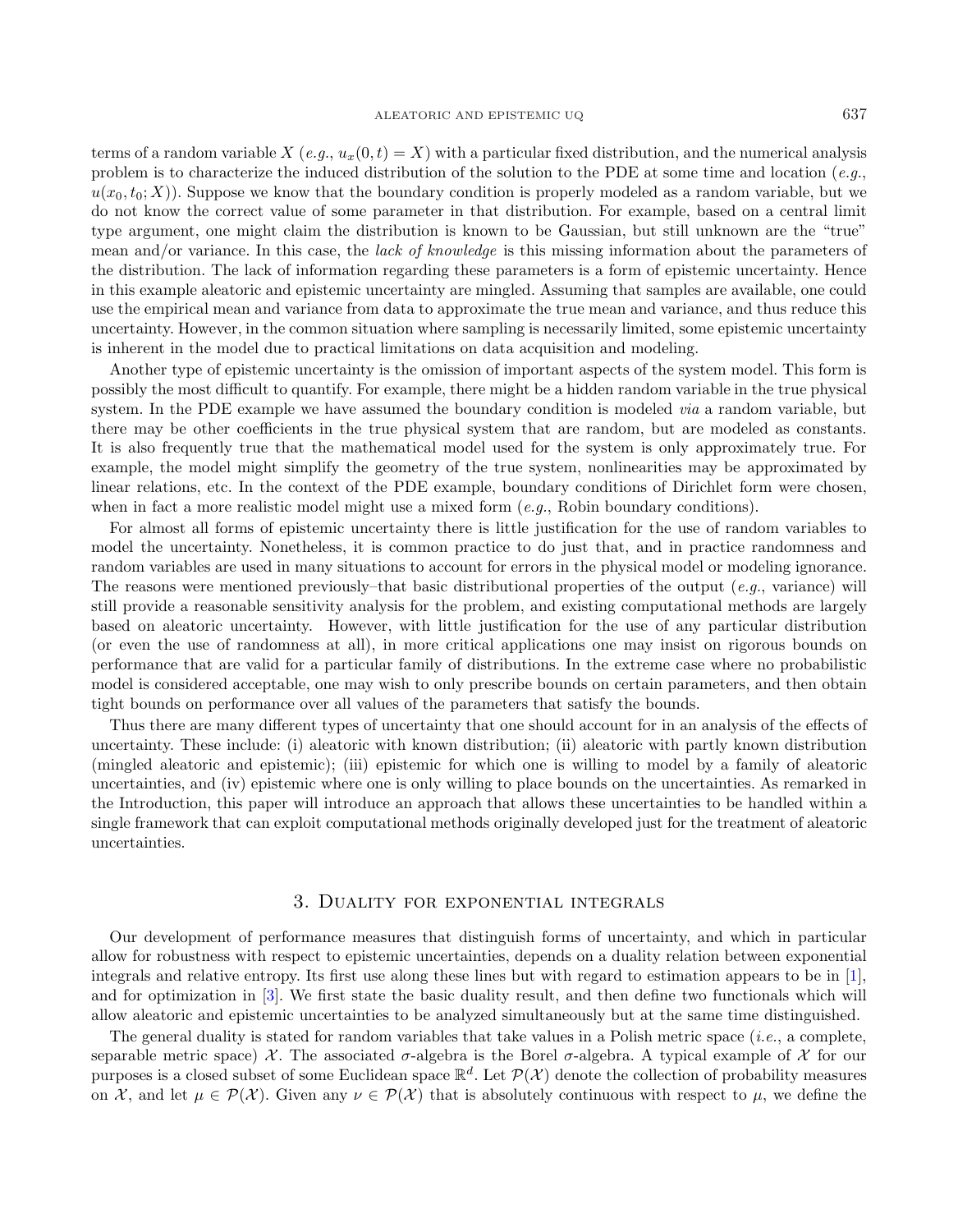relative entropy of  $\nu$  with respect to  $\mu$  by

<span id="page-3-2"></span><span id="page-3-1"></span>
$$
R(\nu \| \mu) = \int_{\mathcal{X}} \log \left( \frac{\mathrm{d}\nu}{\mathrm{d}\mu}(x) \right) \nu(\mathrm{d}x)
$$

whenever  $\log(d\nu/d\mu(x))$  is integrable with respect to  $\nu$ . In all other cases  $R(\nu||\mu)$  is defined to be  $\infty$ .

Relative entropy defines a mapping  $(\nu, \mu) \to R(\nu \| \mu)$  from  $\mathcal{P}(\mathcal{X})^2$  to  $\mathbb{R} \cup \infty$ . This mapping has a number of very attractive properties. For example, relative entropy is non-negative, with  $R(\nu \| \mu) = 0$  if and only if  $\nu = \mu$ . In addition, the mapping is jointly convex and lower semicontinuous [\[2](#page-27-2)], Lemma 1.4.3. It is important to note, however, that relative entropy is not a true metric since it is not symmetric, nor does it satisfy the triangle inequality. A property of particular interest for our purposes is the following variational formula for exponential integrals, which can be considered as an infinite-dimensional version of the Legendre transform. Given any bounded and continuous function  $F: \mathcal{X} \to \mathbb{R}$  and any  $c \in (0, \infty)$ ,

$$
\Lambda_c \doteq \frac{1}{c} \log \int_{\mathcal{X}} e^{cF(x)} \mu(\mathrm{d}x) = \sup_{\nu \in \mathcal{P}(\mathcal{X})} \left[ -\frac{1}{c} R(\nu \| \mu) + \int_{\mathcal{X}} F(x) \nu(\mathrm{d}x) \right]. \tag{3.1}
$$

For a proof see [\[2](#page-27-2)], Proposition 1.4.2. The duality continues to hold as stated if  $F$  is bounded from above, and also when bounded from below if one restricts the supremum to  $\nu \in \mathcal{P}(\mathcal{X})$  for which  $R(\nu \| \mu) < \infty$  [\[2](#page-27-2)], Proposition 4.5.1.

As an elementary example on how such a formula can be useful, suppose that  $F$  is a performance measure (*e.g.*, variance or an error probability), and that  $\mu$  is a model for some random phenomena. We consider  $\mu$  to be the *nominal model*, *e.g.*, our best guess<sup>[3](#page-3-0)</sup>. However, we are uncertain if this is the correct model, and would like a measure of performance that also holds for alternative models, but with a penalty for deviation from the nominal model.  $\Lambda_c$  is just such a performance measure, since by [\(3.1\)](#page-3-1), for any alternative model  $\nu$  the bound

$$
\int_{\mathcal{X}} F(x)\nu(\mathrm{d}x) \le A_c + \frac{1}{c}R(\nu \|\mu)
$$
\n(3.2)

applies. Hence we obtain bounds on performance over a family of alternative models. The parameter  $c$  allows one to balance robustness with respect to possible model inaccuracies against tighter bounds. In particular, as c tends to 0,  $\Lambda_c$  converges to  $\int_{\mathcal{X}} F(x) \mu(\mathrm{d}x)$ , which is the performance measure under the nominal model, but in the limit the bound is meaningful only when  $\nu = \mu$ .

Suppose that a bound on performance over a specific family of distributions is needed. Let  $R^*$  denote the maximum of relative entropy with respect to the nominal model over this family. Then the tightest possible bound is obtained by minimizing

$$
A_c + \frac{1}{c}R^*
$$

<span id="page-3-0"></span>over  $c > 0$ . We show in Proposition [3.3](#page-6-0) below that this function has only one local minimum over  $c \in (0, \infty)$ , and thus the global minimum is easy to compute.

Functionals of the exponential form that appears in the definition of Λ<sup>c</sup> are sometimes called *risk-sensitive* because the exponential amplifies the effect of any large values of the performance measure  $F$ . In the next two sections we consider two hybrid risk-sensitive functionals that will allow aleatoric and epistemic variables to be combined and yet distinguished.

#### <span id="page-3-3"></span>**3.1. Two hybrid forms**

In this section and the next random variables with a *known* distribution will take values in a Polish space X. Variables whose distribution is *not known* or are otherwise of the epistemic variety take values in the Polish metric space Y.

<sup>3</sup>This is similar to the prior distribution in the Bayesian framework.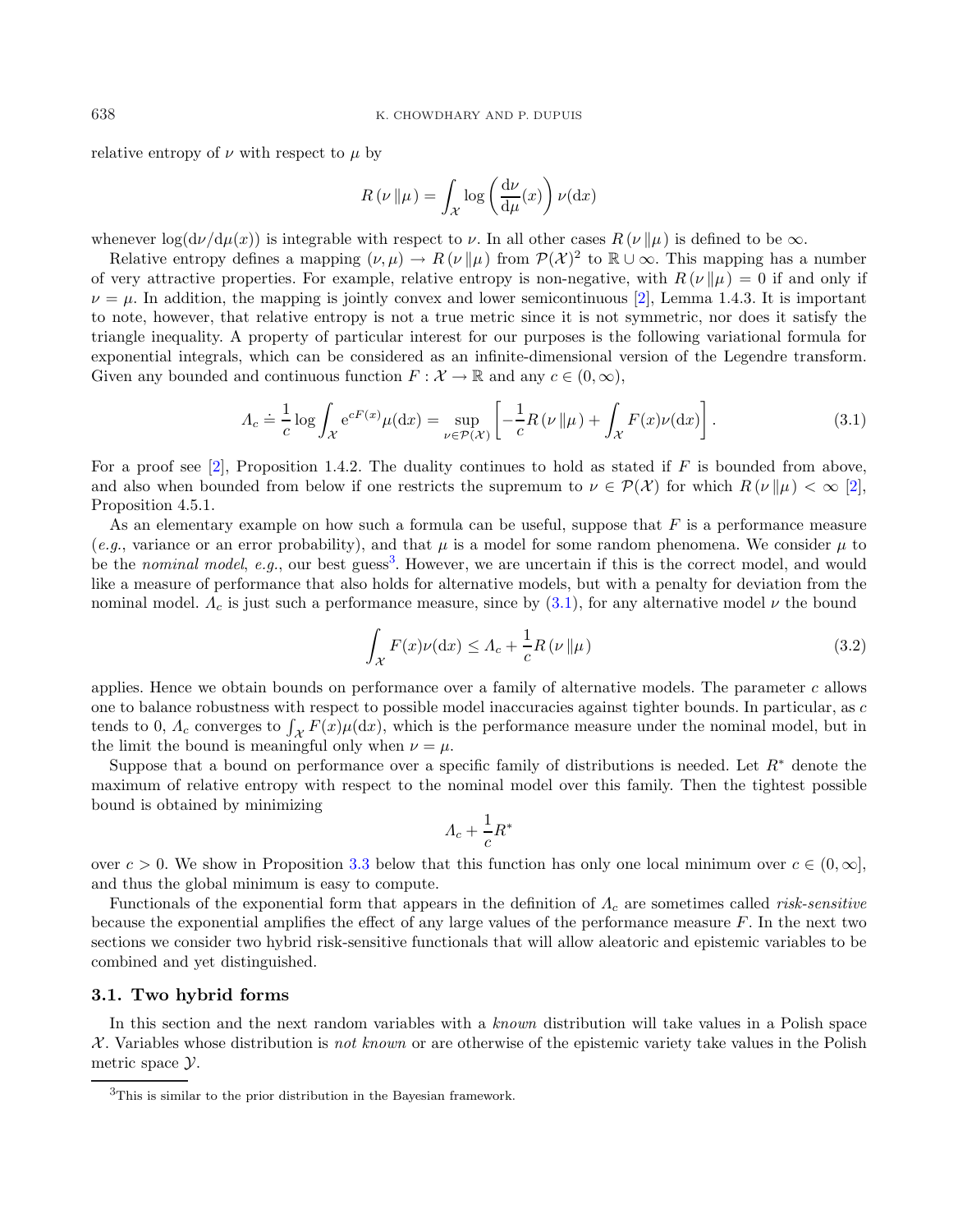The performance measure of interest for some given problem is assumed to be of the form

<span id="page-4-3"></span><span id="page-4-2"></span><span id="page-4-1"></span>
$$
\int_{\mathcal{X}} \int_{\mathcal{Y}} F(x, y) \lambda(dy) \nu(dx), \tag{3.3}
$$

where  $\nu$  (resp.,  $\lambda$ ) is a probability measure on X (resp.,  $\mathcal Y$ ). If X and Y are independent random variables with distributions  $\nu$  and  $\lambda$ , then  $F(X, Y)$  represents both the performance measure (*e.g.*, a second moment) as well as the underlying physical or mechanical system that maps these aleatoric and epistemic inputs into outputs. Now, let  $\mu$  and  $\gamma$  represent the nominal distribution of X and Y, resp., while  $\nu$  and  $\lambda$  represent the alternative probability distributions of X and Y, resp. Applying [\(3.2\)](#page-3-2) to the joint measures  $\mu \times \gamma$  (nominal) and  $\nu \times \lambda$ (alternative), we obtain bounds on the performance measure

$$
\int_{\mathcal{X}} \int_{\mathcal{Y}} F(x, y) \lambda(\mathrm{d}y) \nu(\mathrm{d}x) \le \frac{1}{c} R\left(\lambda \| \gamma\right) + \frac{1}{c} R\left(\nu \| \mu\right) + \Lambda_c \tag{3.4}
$$

<span id="page-4-0"></span>where the ordinary risk-sensitive performance measure is

<span id="page-4-5"></span>
$$
A_c = \frac{1}{c} \log \int_{\mathcal{X}} \int_{\mathcal{Y}} e^{cF(x,y)} \gamma(\mathrm{d}y) \mu(\mathrm{d}x). \tag{3.5}
$$

Since the distribution of X is known, we can take  $\nu = \mu$  so that [\(3.4\)](#page-4-0) now becomes

$$
\int_{\mathcal{X}} \int_{\mathcal{Y}} F(x, y) \lambda(\mathrm{d}y) \nu(\mathrm{d}x) \le \frac{1}{c} R(\lambda \| \gamma) + \Lambda_c. \tag{3.6}
$$

<span id="page-4-4"></span>While  $(3.6)$  seems to give upper bounds on the performance measure under uncertainty in the distribution of Y only, the measure [\(3.5\)](#page-4-2) does not distinguish the variables according to type (aleatoric or epistemic). In fact, the risk-sensitive performance measure  $(3.5)$  is the same in both  $(3.4)$  and  $(3.6)$ . Therefore, the use of a risk-sensitive form [\(3.5\)](#page-4-2) is not well motivated for the aleatoric variables. Indeed, use of this measure will give bounds that are robust with respect to variations on a distribution that is known (as can be seen in  $(3.4)$ ), and obviously such bounds are not as tight as possible.

The first form we consider for a hybrid measure is

$$
A_c^1 = \frac{1}{c} \log \int_{\mathcal{Y}} e^{\int_{\mathcal{X}} cF(x,y)\mu(\mathrm{d}x)} \gamma(\mathrm{d}y). \tag{3.7}
$$

Note that by Jensen's inequality (applied to the convex function exp), this is smaller than (and in general strictly smaller than)  $\Lambda_c$ . Using the relative entropy representation for exponential integrals given in [\(3.1\)](#page-3-1) [but with  $\mathcal Y$  in place of  $\mathcal X$  and letting  $\int_{\mathcal X} cF(x, y)\mu(\mathrm{d}x)$  be the cost function], it follows that for any distribution  $\theta(\mathrm{d}y)$ 

$$
\int_{\mathcal{Y}} \int_{\mathcal{X}} F(x, y) \mu(\mathrm{d}x) \theta(\mathrm{d}y) \le \frac{1}{c} R\left(\theta(\mathrm{d}y) \|\gamma(\mathrm{d}y)\right) + A_c^1.
$$
\n(3.8)

This gives a bound on the performance measure for an arbitrary distribution of Y, but with the distribution of X equal to the known true distribution. The distributions thus play very different roles. In particular, we think of  $\gamma$ as a *nominal* distribution of Y , which should be distinguished from a possible *true* distribution. The risk sensitive functional  $\Lambda_c^1$ , whose numerical evaluation can be carried out by a variety of methods (including polynomial chaos expansion as discussed below), is based on the nominal distribution. Through the relative entropy duality, it will yield various bounds (depending on  $c$ ) on a families of distributions, with the relative entropy distance the key metric. Ideally one would consider the smallest family that contains the "true" distribution (if it exists), and get the tightest bound by optimizing over c. With the hybrid risk-sensitive formulation,  $\mu$  is allowed to be both the nominal (computational) distribution and also the true distribution.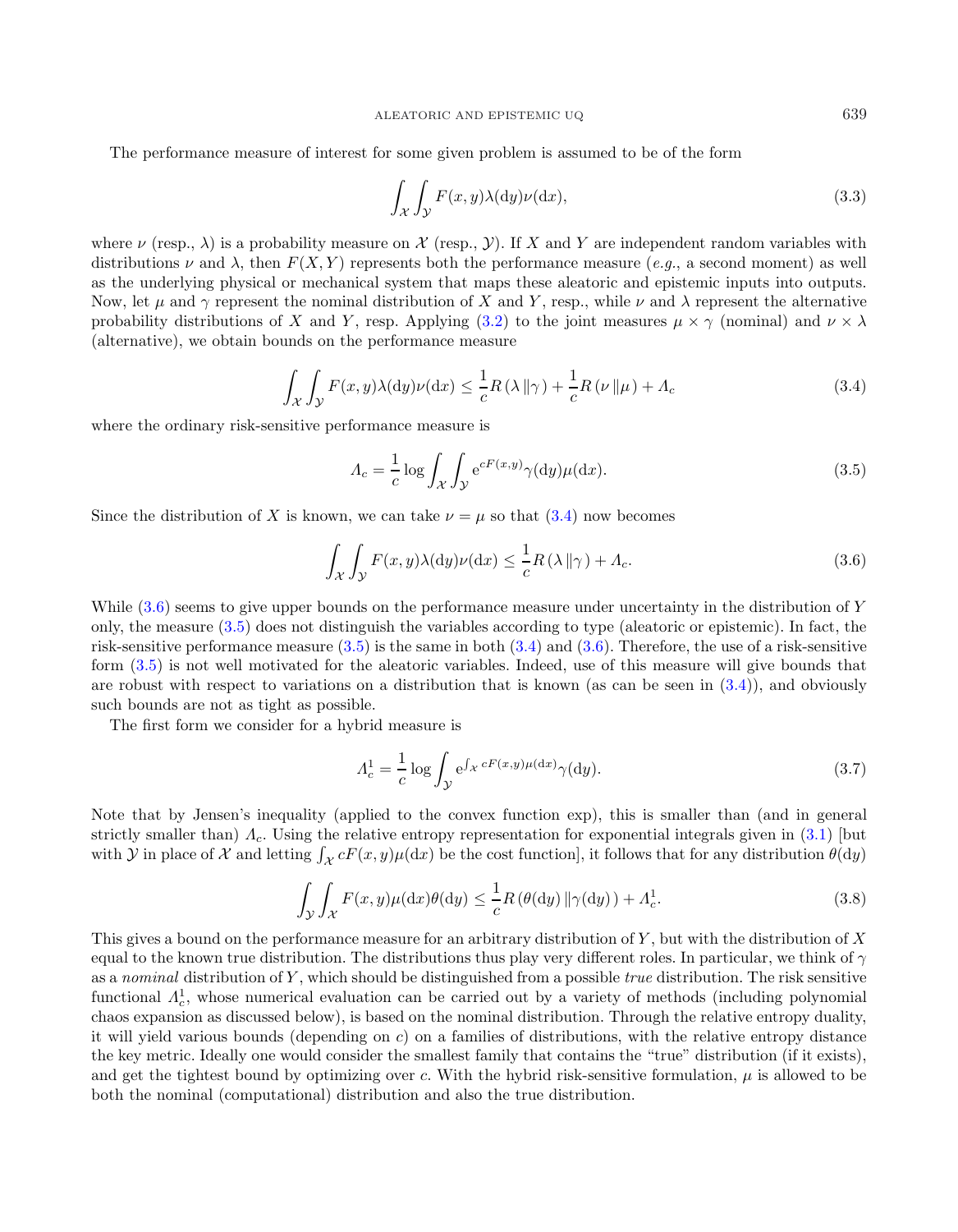The second form one could consider for a hybrid measure is

<span id="page-5-0"></span>
$$
A_c^2 = \frac{1}{c} \int_{\mathcal{X}} \left[ \log \int_{\mathcal{Y}} e^{cF(x,y)} \gamma(\mathrm{d}y) \right] \mu(\mathrm{d}x). \tag{3.9}
$$

Note that by Jensen's inequality (applied now to the concave function log), this is again in general strictly smaller than  $\Lambda_c$ . The relative entropy representation for exponential integrals gives

$$
\int_{\mathcal{Y}} F(x, y)\theta(\mathrm{d}y|x) \leq \frac{1}{c}R\left(\theta(\mathrm{d}y|x) \|\gamma(\mathrm{d}y)\right) + \frac{1}{c}\log \int_{\mathcal{Y}} e^{cF(x, y)}\gamma(\mathrm{d}y).
$$

Here  $\theta(\mathrm{d}y|x)$  is any stochastic kernel on Y given X, which is essentially a conditional distribution on Y given  $X = x$  (for the precise definition see [\[2](#page-27-2)], p. 35). Integrating over X gives

$$
\int_{\mathcal{X}} \int_{\mathcal{Y}} F(x, y) \theta(\mathrm{d}y | x) \mu(\mathrm{d}x) \leq \frac{1}{c} \int_{\mathcal{X}} R\left(\theta(\mathrm{d}y | x) \| \gamma(\mathrm{d}y)\right) \mu(\mathrm{d}x) + \Lambda_c^2.
$$

In the case where  $\theta(\mathrm{d}y|x)$  is independent of x, we obtain

-

$$
\int_{\mathcal{X}} \int_{\mathcal{Y}} F(x, y) \theta(\mathrm{d}y) \mu(\mathrm{d}x) \leq \frac{1}{c} R\left(\theta(\mathrm{d}y) \|\gamma(\mathrm{d}y)\right) + A_c^2.
$$

<span id="page-5-1"></span>Note that the second hybrid cost gives a more general bound, in that it allows the alternative distribution on Y (*i.e.*,  $\theta(\mathrm{d}y|x)$ ) to depend on the value taken by X. This additional flexibility comes at a cost, and indeed we will show in the next Section that the following inequalities hold (typically in a strict fashion):

$$
\int_{\mathcal{X}} \int_{\mathcal{Y}} F(x, y) \gamma(\mathrm{d}y) \mu(\mathrm{d}x) \le A_c^1 \le A_c^2 \le A_c. \tag{3.10}
$$

Hence if one is concerned with performance bounds for distributions on Y that do not depend on the variable  $X$ , then the tightest bound is obtained using  $\Lambda_c^1$ .

Before studying properties of the risk-sensitive measures, we note some elementary generalizations that are possible. Suppose that the nominal distribution of X and Y is not of product form. In the setting of the first form, we could let  $\gamma$  be the marginal distribution of Y and let  $\mu(dx|y)$  be the conditional distribution of X given  $Y = y$ . Using the extended definition

$$
\bar{A}_c^1 = -\frac{1}{c} \log \int_{\mathcal{Y}} e^{\int_{\mathcal{X}} cF(x,y)\mu(\mathrm{d}x|y)} \gamma(\mathrm{d}y),
$$

we obtain the bound

$$
\int_{\mathcal{Y}} \int_{\mathcal{X}} F(x, y) \mu(\mathrm{d}x | y) \theta(\mathrm{d}y) \leq \frac{1}{c} R(\theta(\mathrm{d}y) \| \gamma(\mathrm{d}y)) + \bar{A}_c^1.
$$

For the second form, we let  $\mu$  be the marginal distribution of X and let  $\gamma(dy|x)$  be the conditional distribution of Y given  $X = x$ . With the definition

$$
\bar{A}_c^2 = \frac{1}{c} \int_{\mathcal{X}} \left[ \log \int_{\mathcal{Y}} e^{cF(x,y)} \gamma(\mathrm{d}y|x) \right] \mu(\mathrm{d}x),
$$

we obtain

$$
\int_{\mathcal{X}} \int_{\mathcal{Y}} F(x, y) \theta(\mathrm{d}y | x) \mu(\mathrm{d}x) \leq \frac{1}{c} \int_{\mathcal{X}} R\left(\theta(\mathrm{d}y | x) \|\gamma(\mathrm{d}y | x)\right) \mu(\mathrm{d}x) + \bar{\Lambda}_c^2.
$$

It is indeed sometimes useful to allow the distribution of one type of variable to depend on the value taken by the other type of variable. As an elementary example, consider the situation where an aleatoric variable appears in a system, and while it is known that this variable has a Gaussian distribution with mean zero, the variance of the variable is however not known. Then the variance itself might be modeled as an uncertainty whose distribution is not known precisely, *i.e.*, as an epistemic uncertainty. In this case  $\bar{A}_{c}^{1}$  would be the relevant risk-sensitive formulation. An example of this sort is presented in Section [4.2.2.](#page-21-0)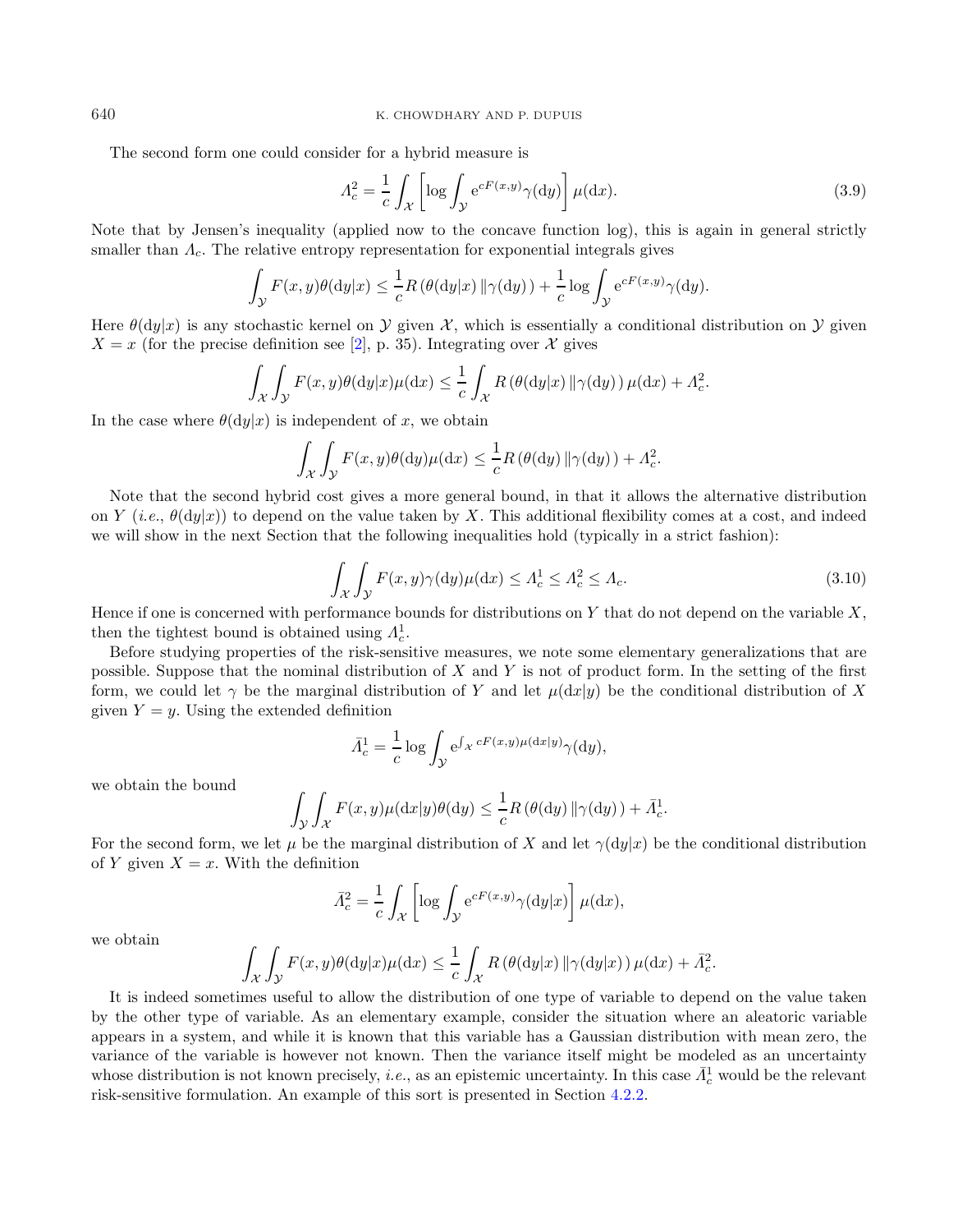**Remark 3.1.** In problems of regulatory assessment epistemic uncertainty can pose a unique set of challenges. The collection of data and model validation are often particularly difficult or expensive, while at the same time stringent bounds on performance might be demanded. In these circumstances, the framework presented here, wherein tight bounds are obtained for a known family of alternative models, would seem very natural. Prior to the collection of data or testing of samples to determine compliance, all critical elements of the model, including selection of the nominal model, size of the family of alternative models allowed by the relative entropy bounds, and the performance measures that would be required to hold uniformly for this family, would all be determined by negotiation among the interested parties. This would allow various competing needs (*e.g.*, expense of model validation versus adequate protection of consumers) to be balanced according to the interests of the participants.

#### **3.2. Properties of the risk-sensitive forms**

In this section we prove properties of the two hybrid risk-sensitive forms. In particular we derive an inequality relating the two, and study the limit as  $c \to \infty$ . For the results to hold as stated we often need F be bounded from below. This is a mild assumption. Indeed, standard measures of performance such as second moments and error probabilities satisfy this condition.

The first proposition shows the inequality between the two hybrid forms.

**Proposition 3.2.** *Assume that* F *is bounded from below and consider the functionals defined in* [\(3.3\)](#page-4-3)*–*[\(3.9\)](#page-5-0)*. Then the inequalities* [\(3.10\)](#page-5-1) *hold.*

*Proof.* The only inequality which does not follow from Jensen's inequality is  $\Lambda_c^1 \leq \Lambda_c^2$ . The relative entropy duality as stated in  $(3.1)$  applied to  $\Lambda_c^1$  gives

$$
\Lambda_c^1 = \sup_{\theta \in \mathcal{P}(\mathcal{Y})} \left[ \int_{\mathcal{Y}} \int_{\mathcal{X}} F(x, y) \mu(dx) \theta(dy) - \frac{1}{c} R(\theta(dy) \| \gamma(dy)) \right],
$$

where  $\mathcal{P}(\mathcal{Y})$  is the space of probability measures on  $\mathcal{Y}$ . The same representation applied to

$$
\frac{1}{c}\log\int_{\mathcal{Y}} e^{cF(x,y)}\gamma(\mathrm{d}y)
$$

gives

$$
\frac{1}{c} \log \int_{\mathcal{Y}} e^{cF(x,y)} \gamma(\mathrm{d}y) = \sup_{\theta \in \mathcal{P}(\mathcal{Y})} \left[ \int_{\mathcal{Y}} F(x,y) \theta(\mathrm{d}y) - \frac{1}{c} R\left(\theta(\mathrm{d}y) \|\gamma(\mathrm{d}y)\right) \right].
$$

The supremum operation in the last display can be done in such a way that an optimizing (or near optimizing)  $\theta$  is a Borel measurable function of x, *i.e.*, a stochastic kernel  $\theta(\mathrm{d}y|x)$  on  $\mathcal Y$  given  $\mathcal X$  [\[2](#page-27-2)]. Let  $\mathcal P(\mathcal Y|\mathcal X)$  denote the space of such stochastic kernels. Integrating the last display with respect to  $\mu$  gives

$$
A_c^2 = \sup_{\theta \in \mathcal{P}(\mathcal{Y}|\mathcal{X})} \left[ \int_{\mathcal{X}} \int_{\mathcal{Y}} F(x, y) \theta(\mathrm{d}y | x) \mu(\mathrm{d}x) - \frac{1}{c} \int_{\mathcal{X}} R\left(\theta(\mathrm{d}y | x) \|\gamma(\mathrm{d}y)\right) \mu(\mathrm{d}x) \right].
$$
  
 
$$
P(\mathcal{Y}|\mathcal{X}), A_c^2 > A_c^1 \text{ follows.}
$$

Since  $\mathcal{P}(\mathcal{Y}) \subset \mathcal{P}(\mathcal{Y}|\mathcal{X}), A_c^2 \geq A_c^1$  $\frac{1}{c}$  follows.

<span id="page-6-0"></span>The next proposition shows how to obtain bounds on the performance over a family of distributions defined in terms of a maximum relative entropy B.

**Proposition 3.3.** *Consider the functionals defined in* [\(3.5\)](#page-4-2)–[\(3.9\)](#page-5-0)*, and let*  $D = \{c : A_c < \infty\}$  *(resp.,*  $D^i =$  $\{c: \overline{A_c^i} < \infty\}, i = 1, 2$ ). Assume that the interior of D (resp.,  $D^i$ ) is nonempty. Then  $A_c$  (resp.,  $\overline{A_c^i}$ ) is differen*tiable on the interior of* D (resp.,  $D^i$ ). Assume also that F is bounded from below by zero. Then  $c \mapsto A_c$  (resp.,  $c \mapsto A_c^i$ ) is nondecreasing for  $c \geq 0$ . Let  $B > 0$  be given. Then there is a unique  $c \in (0, \infty]$  at which

$$
c \mapsto \frac{1}{c}B + A_c \quad \left(\text{resp.}, \frac{1}{c}B + A_c^i\right)
$$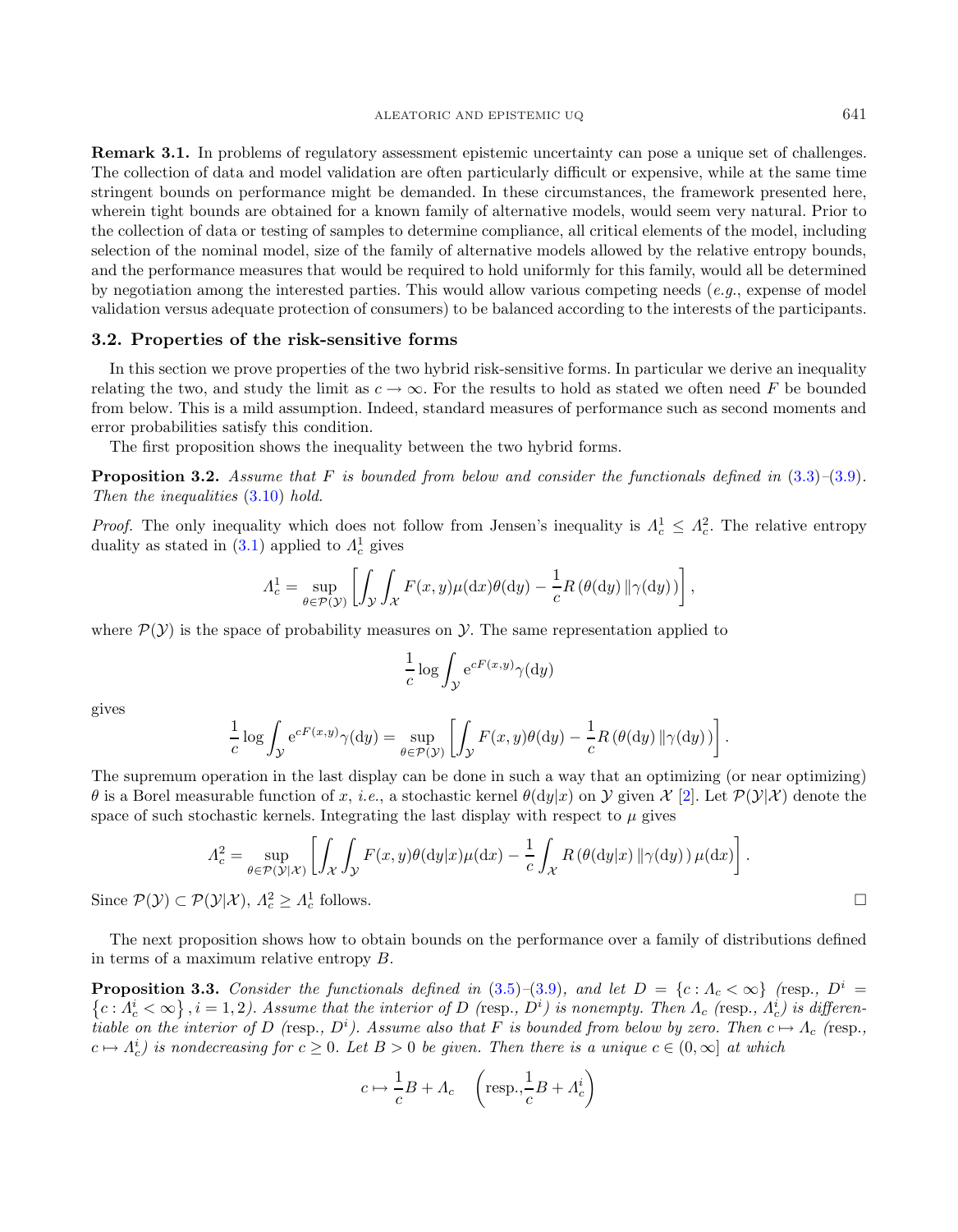<span id="page-7-0"></span>

FIGURE 1.  $f(c)$  is monotone increasing.

*attains a local minimum, where the statement that the minimum occurs at*  $c = \infty$  *means that*  $\Lambda_c + B/c > \Lambda_\infty$ *for a well defined limit*  $\Lambda_{\infty}$  *and all*  $c < \infty$ *.* 

*Proof.* To simplify we give the proof only for the case of  $\Lambda_c$  and omit the y variable. Thus we consider  $A_c = \frac{1}{c} \log \int_{\mathcal{X}} e^{c\tilde{F}(x)} \mu(dx)$ . Proofs for the other functionals are analogous. It is well known that  $H(c) =$  $\log \int_{\mathcal{X}} e^{cF(x)} \mu(dx)$  is a convex function taking values in  $\mathbb{R} \cup \{\infty\}$ , and strictly convex and infinitely differentiable on the interior of  $\{c : H(c) < \infty\}$  (see, *e.g.*, [\[6](#page-27-3)]).

Next we prove the monotonicity. Differentiating gives

$$
H^{'}(c) = \frac{\int_{\mathcal{X}} F(x) e^{cF(x)} \mu(\mathrm{d}x)}{\int_{\mathcal{X}} e^{cF(x)} \mu(\mathrm{d}x)}.
$$

Since  $F \geq 0$  the derivative is non-negative, and convexity implies it is non-decreasing. Using

$$
\frac{1}{c}H(c) = \frac{1}{c}(H(c) - H(0)) = \frac{1}{c}\int_0^c H^{'}(s)ds,
$$

it follows that  $\Lambda_c = H(c)/c$  is nondecreasing for  $c \geq 0$ .

First assume that  $M \doteq \sup D = \infty$ , and observe that

$$
\frac{\mathrm{d}}{\mathrm{d}c} \left[ \frac{1}{c} B + \frac{1}{c} H(c) \right] = \frac{1}{c^2} \left[ -B + c H^{'}(c) - H(c) \right].
$$

Since H is strictly convex and  $H'(0) \geq 0$ , the mapping  $f(c) \mapsto cH'(c) - H(c)$  is monotone increasing and takes the value 0 at  $c = 0$  (see Fig. [1\)](#page-7-0).

Let K denote the limit of  $f(c)$  as  $c \to \infty$ . If  $K = \infty$  then there is a unique solution to

$$
cH^{'}(c) - H(c) = B,
$$

and we are done. The same is true if  $0 \leq B \leq K$ . Hence the only case left is when  $B \geq K$ . In this case  $(B + H(c))/c$  is monotone decreasing for all  $c \in [0, \infty)$ . Since  $H(c)/c \ge H'(0) \ge 0$ , there is a well-defined limit  $\Lambda_{\infty}$  that is necessarily the minimum.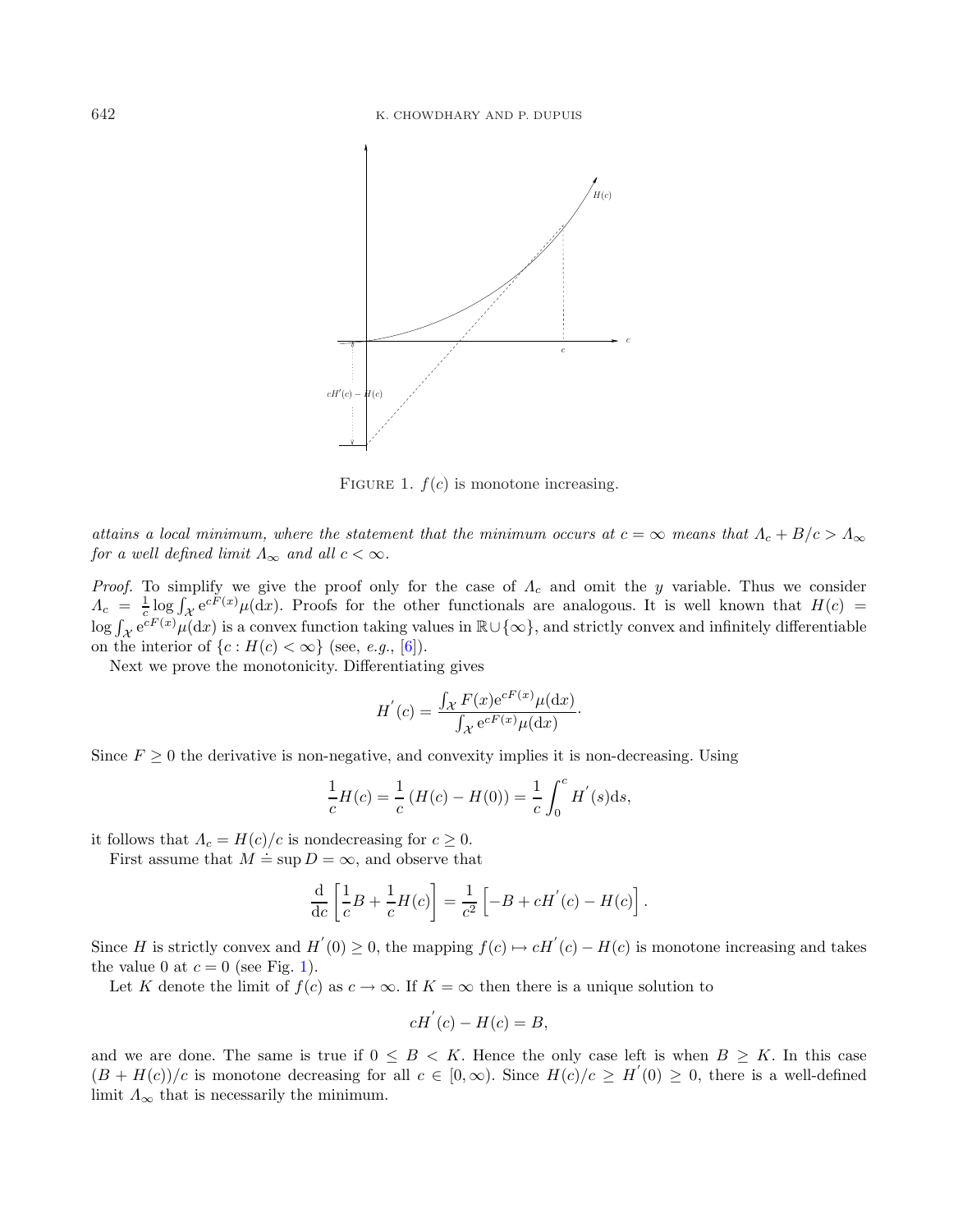Next assume that  $M \doteq \sup D \in (0,\infty)$ . We claim that in this case  $cH^{'}(c) - H(c) \uparrow \infty$  as  $c \uparrow M$ , and therefore we can argue just as before. By monotone convergence it must be that  $H(c) \uparrow \infty$  as  $c \uparrow M$ , which implies that necessarily  $H^{'}(c) \uparrow \infty$  as  $c \uparrow M$ . To prove the claim, let  $0 < \beta < c < M$ . Then since  $H^{'}(s)$  is increasing

$$
H(c) = \int_0^c H^{'}(s)ds \le \beta H^{'}(\beta) + (c - \beta)H^{'}(c).
$$

This implies

$$
cH^{'}(c) - H(c) \geq \beta \left[ H^{'}(c) - H^{'}(\beta) \right].
$$

Letting  $c \uparrow M$  and using that  $\beta > 0$ , the claim is proved, thus completing the proof of the theorem.

Next, we consider the sense in which the infimum over c of right hand side of  $(3.2)$  provides a tight bound on the performance measure. To simplify we give the proof only for the case of  $\Lambda_c$  and omit the y variable. The proofs for the hybrid forms (*e.g.*, [\(3.8\)](#page-4-4)) are analogous.

**Theorem 3.4.** *Consider the functional defined in* [\(3.1\)](#page-3-1) *and assume the conditions of Proposition* [3.3](#page-6-0)*. Suppose that*  $L \in \mathbb{R}$ ,  $B \in [0, \infty)$  *are given, and that*  $c^* < \infty$  *minimizes* 

$$
c \mapsto \frac{1}{c}B_c + \Lambda_c
$$

so that  $\frac{1}{c^*}B + \Lambda_{c^*} < \infty$ . Define  $\mathcal{F}_B \doteq \{ \gamma \in \mathcal{P}(\mathcal{X}) : R(\gamma \| \mu) \leq B \}$ , i.e., the family of alternative distributions *on* X. Then for all  $\nu \in \mathcal{F}_B$ ,

$$
\int_{\mathcal{X}} F(x)\nu(\mathrm{d}x) \le L \Leftrightarrow \frac{1}{c^*}B + \Lambda_{c^*} \le L.
$$

*Proof.* If  $\frac{1}{c^*}B + \Lambda_{c^*} \leq L$  then, by [\(3.2\)](#page-3-2),  $\int_{\mathcal{X}} F(x)\nu(\mathrm{d}x) \leq L$  for all  $\nu \in \mathcal{F}_B$ . For the other direction, we will show that there exists a  $\nu(\mathrm{d}x) \in \mathcal{F}_B$  such that

<span id="page-8-0"></span>
$$
\int_{\mathcal{X}} F(x)\nu(\mathrm{d}x) = \frac{1}{c^*}B + \Lambda_{c^*}.
$$

Hence, if  $\frac{1}{c^*}B + \Lambda_{c^*} > L$ , then, for at least one  $\nu(\mathrm{d}x) \in \mathcal{F}_B$ ,  $\int_{\mathcal{X}} F(x)\nu(\mathrm{d}x) > L$ .

First, recall from  $(3.1)$  that for any given  $c \in (0, \infty)$ 

$$
\Lambda_c = \sup_{\nu \in \mathcal{P}(\mathcal{X})} \left[ -\frac{1}{c} R(\nu \| \mu) + \int_{\mathcal{X}} F(x) \nu(\mathrm{d}x) \right].
$$

The supremum is achieved at  $\nu^{c}(\text{d}x) = e^{cF(x)}\mu(\text{d}x)/Z(c)$ , where  $Z(c) = \int_{\mathcal{X}} e^{cF(x)}\mu(\text{d}x)$  [\[2](#page-27-2)], Proposition 1.4.2. Thus

$$
\int_{\mathcal{X}} F(x) \nu^{c^*} (\mathrm{d} x) = \frac{1}{c^*} R(\nu^{c^*} \| \mu) + \Lambda_{c^*}.
$$

By the previous proposition,  $c^* < \infty$  must lie in the interior of D. Therefore, we can differentiate  $\frac{1}{c}B + \Lambda_c$ with respect to  $c$ , and we get that  $c^*$  satisfies

$$
-\frac{1}{(c^*)^2} \log \int_{\mathcal{X}} e^{c^* F(x)} \mu(\mathrm{d}x) + \frac{1}{c^*} \frac{1}{Z(c^*)} \int_{\mathcal{X}} F(x) e^{cF(x)} \mu(\mathrm{d}x) - \frac{B}{(c^*)^2} = 0. \tag{3.11}
$$

Also,

$$
R(\nu^{c^*} \| \mu) = \int_{\mathcal{X}} \frac{[c^* F(x) - \log Z(c^*)]}{Z(c^*)} e^{c^* F} \mu(\mathrm{d}x)
$$
  
= 
$$
\frac{1}{Z(c^*)} \int_{\mathcal{X}} c^* F(x) e^{c^* F(x)} \mu(\mathrm{d}x) - \log Z(c^*),
$$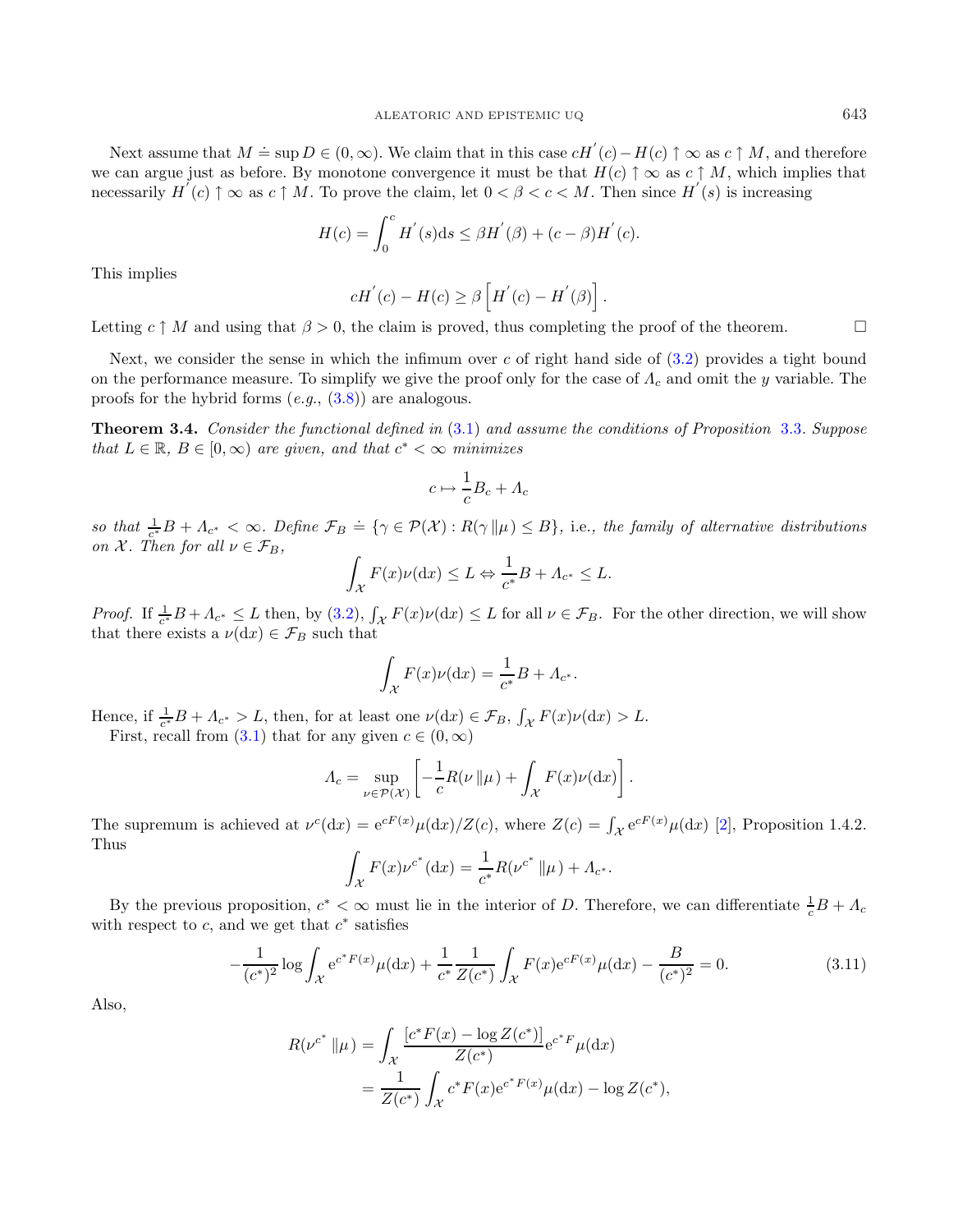#### <span id="page-9-0"></span>644 K. CHOWDHARY AND P. DUPUIS

and so

$$
\frac{1}{(c^*)^2} R(\nu^{c^*} \| \mu) = \frac{1}{Z(c^*)} \int c^* F e^{c^* F} d\mu - \frac{1}{(c^*)^2} \log Z(c^*).
$$
 (3.12)

 $\Box$ 

Comparing [\(3.11\)](#page-8-0) and [\(3.12\)](#page-9-0) we have  $R(\nu^{c^*} \| \mu) = B$  and therefore  $\nu^{c^*} \in \mathcal{F}_B$ .

In the context of regulatory assessment, it may be required that the performance measure of interest be no greater than a particular value, *e.g.*, L. What this theorem tells us is that the performance measure will pass the regulatory criteria for a given family of alternative distributions, if and only if the upper bound also passes the regulatory criteria. If the upper bound fails to pass the regulatory requirement, all we can say is that there exists at least one distribution in the given family of alternative distributions that fails this criteria. It may very well be that there are distributions within the family that actually pass the regulatory criteria, but, as a whole, the family fails to satisfy the requirement.

One of the situations of interest when aleatoric and epistemic variables appear simultaneously is the case where all that is known regarding the epistemic variables are bounds. It turns out that this problem is well posed (*i.e.*, the relevant performance criteria are finite) essentially in those cases where  $\Lambda^1_{\infty} < \infty$ . In fact, when this is the case the value of  $\Lambda^1_{\infty}$  can be used to establish optimal bounds subject to the constraint on the epistemic variables. For simplicity, we assume that the set  $A$  appearing in the statement of the following theorem is bounded and that  $\gamma$ , the nominal distribution for the epistemic variables, is the uniform distribution (in the limit  $c \to \infty$  the precise form of the nominal distribution is not important, and in fact it is only the support of the distribution that matters in the limit (see the remark after the Theorem)). If A is not bounded one can use an appropriate distribution whose support is all of A (*e.g.*, the exponential distribution could be used for  $A = [0, \infty)$ . The choice of  $\gamma$  as uniform when A is bounded is simplest and also one that is convenient for most uses. A related statement holds for  $\Lambda^2_{\infty}$ , but it is not as useful (at least in this setting), since  $\Lambda^1_{\infty} \leq \Lambda^2_{\infty}$ .

<span id="page-9-2"></span>**Theorem 3.5.** *Let* X and Y *be subsets of a finite dimensional Euclidean space. Suppose that*  $A \subset Y$  *is bounded* and the closure of its interior and that  $\gamma$  is the uniform distribution on A. Assume that  $F$  is lower semicontinuous *in* y *for each*  $x \in \mathcal{X}$  *and bounded from below. Define the risk-sensitive functional*  $\Lambda_c^1$  *by* [\(3.7\)](#page-4-5) *and let*  $\Lambda_{\infty}^1$  $\lim_{c\to\infty} \Lambda_c^1$ . Then

$$
\sup_{y \in A} \int_{\mathcal{X}} F(x, y) \mu(\mathrm{d}x) = \Lambda^1_{\infty}.
$$

<span id="page-9-1"></span>*Proof.* Since  $c\Lambda_c^1$  is convex the limit of  $\Lambda_c^1$  is well defined, though it might take the value  $\infty$ . We give the proof for the case  $\Lambda^1_{\infty} < \infty$ . The extension to the case  $\Lambda^1_{\infty} = \infty$  is straightforward.

We first prove that the left side of the last display is bounded above by the right side. Fix any  $\bar{y} \in A^{\circ}$ , the interior of A. For small  $\varepsilon > 0$  let  $B_{\varepsilon}$  be the ball in A about  $\bar{y}$  of volume  $\varepsilon$ , and let M be the volume of A. Let  $\theta(dy)$  be the measure whose density with respect to Lebesgue measure is  $1/\varepsilon$  on  $B_{\varepsilon}$ , and zero elsewhere. Then

$$
R(\theta(\mathrm{d}y) \| \gamma(\mathrm{d}y)) = \int_{B_{\varepsilon}} \log \left[ (1/\varepsilon) / (1/M) \right] \theta(\mathrm{d}y)
$$

$$
= (1/\varepsilon) \log \left[ (1/\varepsilon) / (1/M) \right].
$$

Then [\(3.8\)](#page-4-4) gives

$$
\int_{\mathcal{X}} \int_{B_{\varepsilon}} F(x, y)\theta(\mathrm{d}y)\mu(\mathrm{d}x) \le \frac{1}{c} \left(1/\varepsilon\right) \log\left[\frac{1}{\varepsilon}\right] / \left(1/M\right)\right] + \Lambda_c^1. \tag{3.13}
$$

Since  $y \to F(x, y)$  is lower semicontinuous

$$
\liminf_{\varepsilon \to 0} \int_{B_{\varepsilon}} F(x, y)\theta(\mathrm{d}y) \ge F(x, \bar{y}).
$$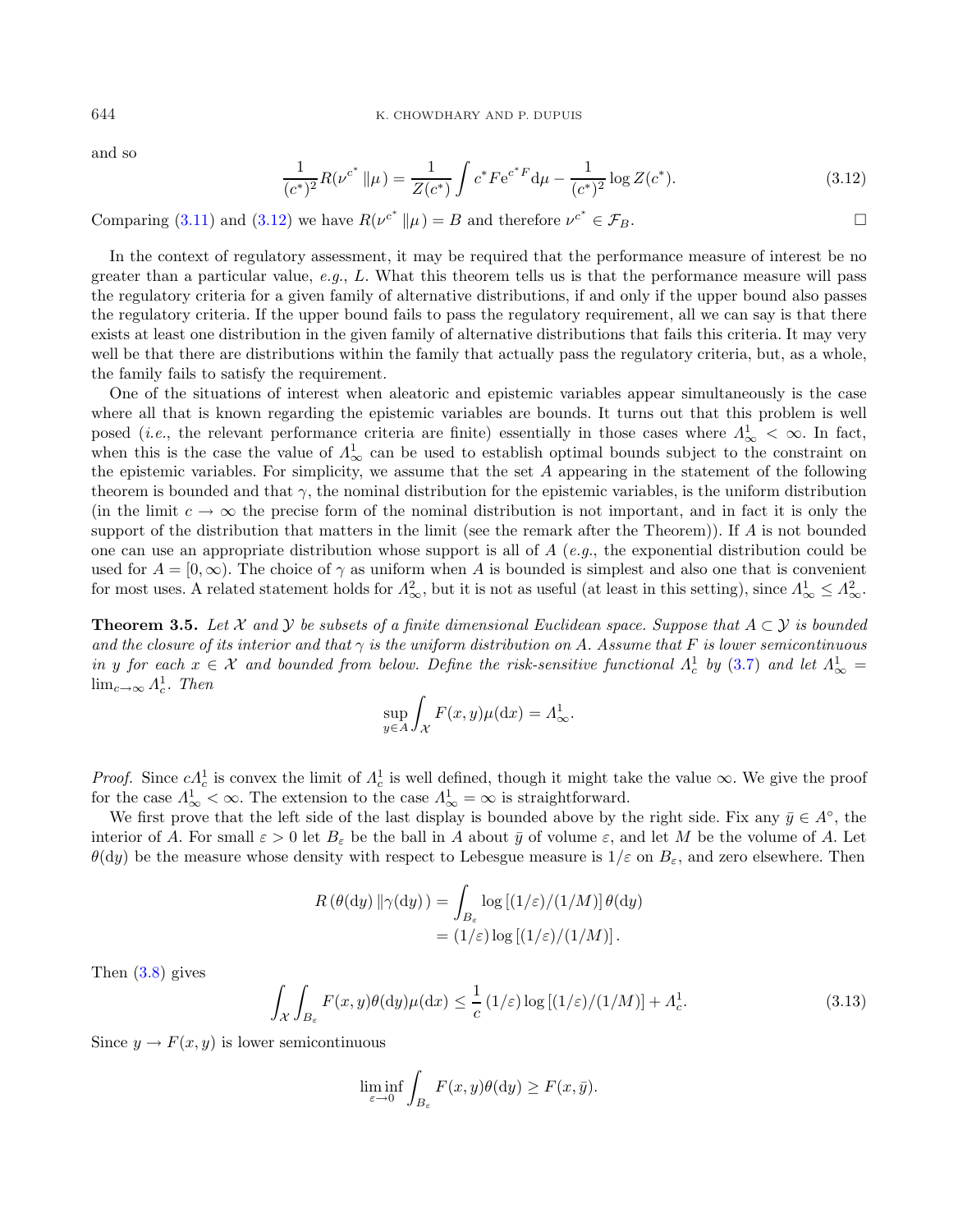Letting first  $c \to \infty$  and then  $\varepsilon \to 0$  in [\(3.13\)](#page-9-1), Fatou's lemma gives  $\int_{\mathcal{X}} F(x, \bar{y}) \mu(\mathrm{d}x) \leq \Lambda^1_{\infty}$ . Since  $\bar{y} \in A^{\circ}$  is arbitrary, the lower semicontinuity and another use of Fatou give the bound for all  $y \in A$ .

For the reverse inequality, we use the fact that the minimizing measure in the definition of  $\Lambda_c^1$  exists. In fact,

$$
\int_{\mathcal{Y}} \int_{\mathcal{X}} F(x, y) \mu(\mathrm{d}x) \theta_c^*(\mathrm{d}y) = \frac{1}{c} R \left( \theta_c^*(\mathrm{d}y) \left\| \gamma(\mathrm{d}y) \right. \right) + \Lambda_c^1
$$

precisely at  $\theta^*$  defined by

$$
\frac{d\theta_c^*(\cdot)}{d\gamma(\cdot)}(y) = e^{\int_{\mathcal{X}} cF(x,y)\mu(\mathrm{d}x)} / \int_{A} e^{\int_{\mathcal{X}} cF(x,y)\mu(\mathrm{d}x)} \gamma(\mathrm{d}y)
$$

(see [\[2\]](#page-27-2), Prop. 1.4.2). By the non-negativity of relative entropy

$$
A_{\infty}^{1} = \lim_{c \to \infty} A_{c}^{1}
$$
  
\n
$$
\leq \limsup_{c \to \infty} \int_{\mathcal{Y}} \int_{\mathcal{X}} F(x, y) \mu(\mathrm{d}x) \theta_{c}^{*}(\mathrm{d}y)
$$
  
\n
$$
\leq \sup_{y \in A} \int_{\mathcal{X}} F(x, y) \mu(\mathrm{d}x).
$$

**Remark 3.6.** The set A need not be bounded, nor must the uniform distribution be used. Indeed, assume only that  $\gamma(dy)$  has a density  $f(y)$  such that  $f(y) \ge \alpha > 0$  for  $y \in B_{\varepsilon}$ . Then

$$
R(\theta(\mathrm{d}y) \| \gamma(\mathrm{d}y)) \le \int_{B_{\varepsilon}} \log \left[ (1/\varepsilon) / \alpha \right] \theta(\mathrm{d}y)
$$

$$
= (1/\varepsilon) \log \left[ 1 / (\varepsilon \alpha) \right],
$$

and the result still holds.

#### 4. Examples and computational methods

To indicate how the robust performance bounds might be used in practice, we present some numerical examples, which illustrate the relationship between the different risk sensitive integrals and the relevant techniques and computational issues. We first review the polynomial chaos techniques that are used to compute the risksensitive integrals. The reader familiar with this material can skip to the next section.

**Remark 4.1.** Although previously the random variables with known and unknown distributions were denoted by X and Y, in the rest of the paper these random variables will be denoted by  $Z_1$  and  $Z_2$ . This is done to free up x and y to be spatial variables in various PDE and related equations that might be used to define the mapping F.

### **4.1. Review of polynomial chaos methods**

This Section reviews the polynomial chaos method that we use to compute the risk-sensitive integrals. The reader familiar with this material can skip to Section 4.2, or refer to [\[5\]](#page-27-4) for a more comprehensive treatment. It should also be noted that one need not use polynomial chaos methods for the calculation of the risk-sensitive integrals. Various Monte Carlo type techniques can certainly be applied. However, for the examples in this paper, we found that polynomial chaos methods worked better (higher accuracy with a smaller number of sample points) than straightforward Monte Carlo integration.

To calculate risk sensitive integrals, one could use Monte Carlo integration, which requires evaluating  $F(Z_1, Z_2)$  for many replicas of  $(Z_1, Z_2)$ . Because the order of convergence for Monte Carlo integration is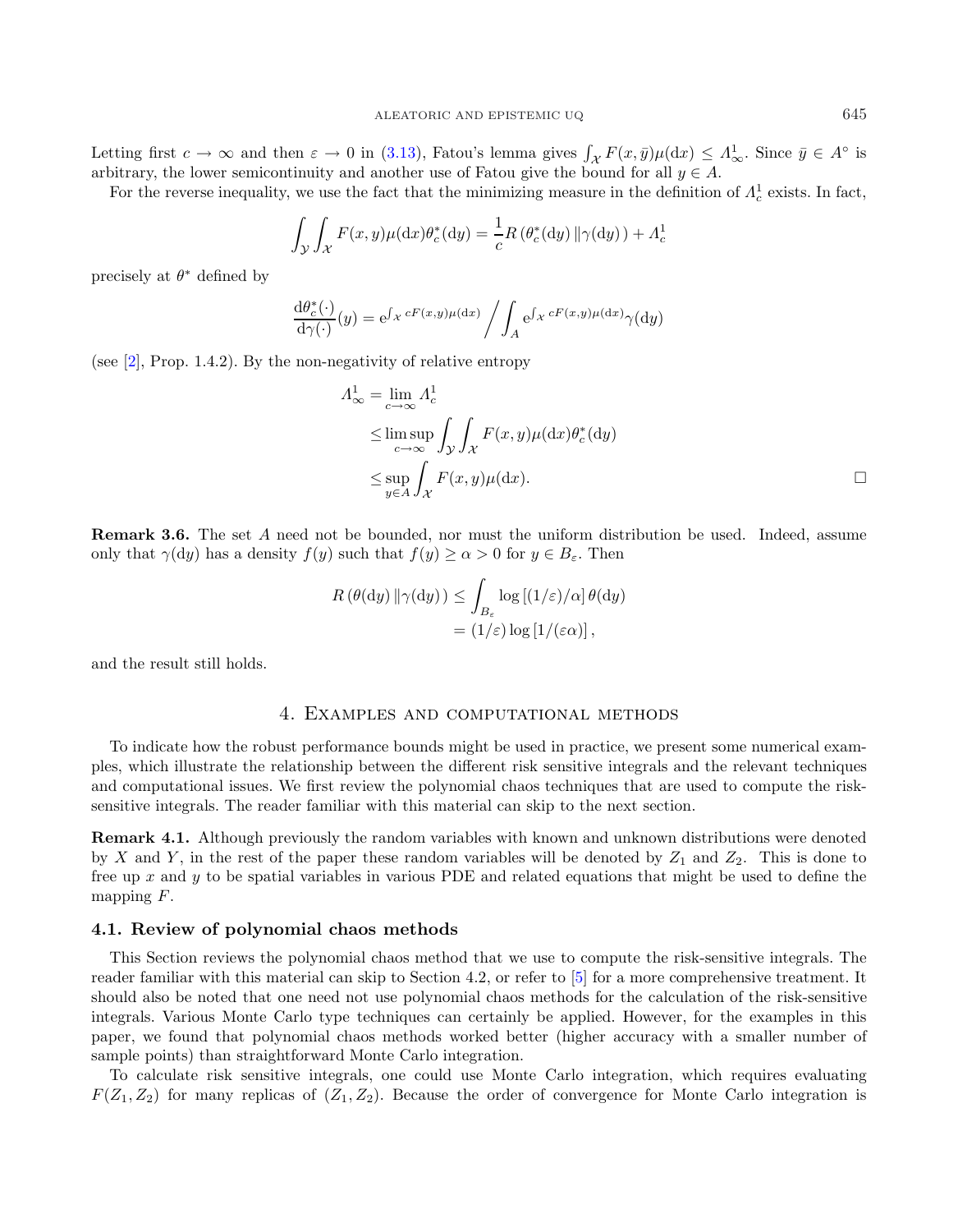646 K. CHOWDHARY AND P. DUPUIS

 $\mathcal{O}(N^{-1/2})$ , where N is the number of sample points, this method can take a long time to converge(though not necessarily for the given examples), and so we utilize generalized polynomial chaos (gPC) methods to approximate  $F(z_1, z_2)$  and evaluate various statistical properties of  $F(Z_1, Z_2)$  (see, for example [\[11\]](#page-27-5)). We briefly recall the mathematical framework of polynomial chaos methods, along with a simple example in one dimension.

Let  $(\Omega, \mathcal{A}, \mathcal{P})$  be a probability space where  $\Omega$  is the sample space,  $\mathcal{A}$  the associated  $\sigma$ -algebra, and  $\mathcal{P}$  the probability measure on A. Define a random vector  $\mathbf{Z}(\omega) \doteq (Z_1(\omega), \dots, Z_N(\omega)) \in \mathbb{R}^N$  on this probability space. Consider a d-dimensional bounded domain  $D \subset \mathbb{R}^d$  with boundary  $\partial D$  and let  $t \in [0, T], T \in (0, \infty)$ . We consider random fields  $u(t, x; \mathbf{Z}(\omega)) : \overline{D} \times [0, T] \times \Omega \to \mathbb{R}$  that are defined by requiring that for a.e.  $\omega \in \Omega$ 

$$
\mathcal{L}(t, x, u; \mathbf{Z}(\omega)) = f(t, x; \mathbf{Z}(\omega)), \qquad (x, t, \omega) \in D \times [0, T] \times \Omega,
$$

subject to the boundary and initial conditions

$$
\mathcal{B}(t, x, u; \mathbf{Z}(\omega)) = g(t, x; \mathbf{Z}(\omega)), \qquad (x, t, \omega) \in \partial D \times [0, T] \times \Omega,
$$
  

$$
u(t, x; \mathbf{Z}(\omega)) = u_0(x; \mathbf{Z}(\omega)), \qquad (x, t, \omega) \in D \times \{0\} \times \Omega.
$$

Here  $x = (x_1, ..., x_d) \in \mathbb{R}^d$ ,  $\mathcal{L}$  is a linear or nonlinear differential operator, and  $\mathcal{B}$  is a boundary operator. We assume for simplicity that a unique classical sense solution exists to the differential equation and/or boundary conditions. Note that for the first two examples of the last Section the problem involves only time dependence, and hence there is neither a spatial variable nor a boundary condition.

We assume that  ${Z_i}_{i=1}^N$  are independent random variables, with support  ${T_i}_{i=1}^N$  and with probability density functions  $\{\rho_i(z_i)\}_{i=1}^N$ , respectively. Hence the joint density is  $\rho(\mathbf{z}) = \prod_{i=1}^N \rho_i(z_i)$ . Let  $\Omega$  be the canonical space  $\prod_{i=1}^{N} \Gamma_i$ , in which case  $\mathbf{Z}(\omega) = \omega$  and we identify  $\omega$  with **z**. Thus the equations above become

$$
\mathcal{L}(t, x, u; \mathbf{z}) = f(t, x; \mathbf{z}), \qquad (x, t, \mathbf{z}) \in D \times [0, T] \times \Omega,
$$
\n
$$
(4.1)
$$

subject to the boundary and initial conditions

$$
\mathcal{B}(t, x, u; \mathbf{z}) = g(t, x; \mathbf{z}), \qquad (x, t, \mathbf{z}) \in \partial D \times [0, T] \times \Omega, u(t, x; \mathbf{z}) = u_0(x; \mathbf{z}), \qquad (x, t, \mathbf{z}) \in D \times \{0\} \times \Omega.
$$
\n
$$
(4.2)
$$

We consider approximating the mapping as a function of the stochastic variable, *i.e.*,  $\mathbf{z} \to u(t, x; \mathbf{z})$  at some particular  $(t, x)$ , *via* a finite sum of orthogonal basis functions.

We first define finite dimensional subspaces for  $L^2(\Gamma_i)$  according to

$$
W_i^{P_i} = \left\{ v : \Gamma_i \to \mathbb{R} : v \in \text{span}\left\{ \phi_{i,m}(z_i) \right\}_{m=0}^{P_i} \right\}, \qquad i = 1, ..., N.
$$

Here  $P_i$  is the highest degree of the polynomial basis function, and  $\{\phi_{i,m}(z_i)\}\$  are a set of orthonormal polynomials with respect to the weight  $\rho_i$ , *i.e.*, for  $m \neq n$ 

$$
\int_{\Gamma_i} \phi_{i,m}(z_i)\phi_{i,n}(z_i)\rho_i(z_i)dz_i = 0
$$

$$
\int \phi_{i,n}^2(z_i)\rho_i(z_i)dz_i = 1.
$$

and

The orthonormal basis representation is determined by the probability density function  $\rho_i$ . For example, if the density is uniform or Gaussian, then Legendre or Hermite orthogonal polynomials, respectively, are used. A table of polynomial basis functions and their respective distributions is listed at the end of this section (also see [\[8\]](#page-27-6)). A finite dimensional subspace for  $L^2(\Gamma)$ , where  $\Gamma = \Gamma_1 \times \cdots \times \Gamma_N = \Omega$ , can either be defined as

 $\Gamma_i$ 

$$
W_N^P=\bigotimes_{|\mathbf{P}|\leq P} W_i^{P_i}
$$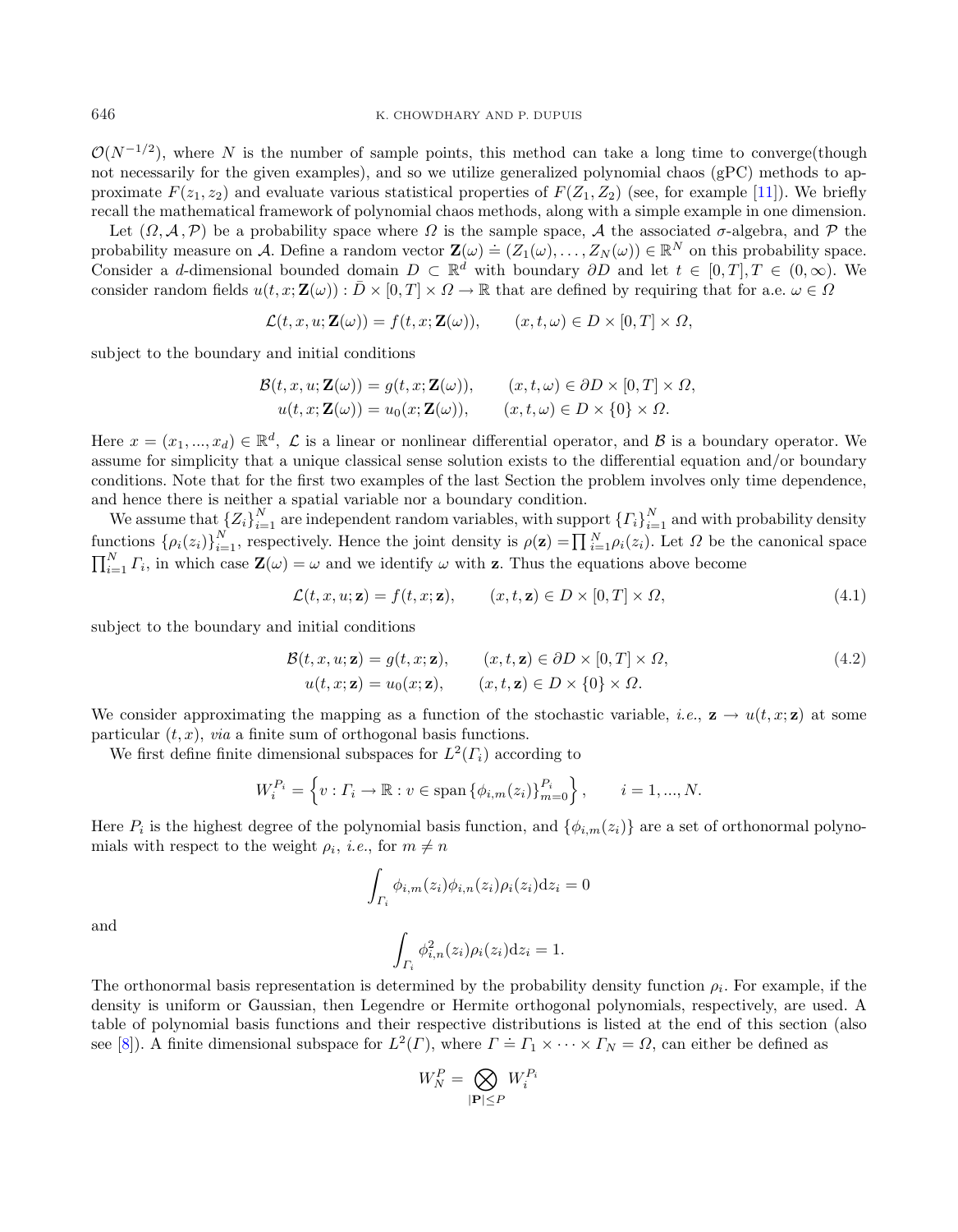where the tensor product is over all combinations of the multi-index  $P = (P_1, \ldots, P_N) \in \mathbb{N}_0^N$  with  $|P|$  $\sum_{i=1}^{N} P_i \leq P$ , or

$$
\tilde{W}_N^P = \bigotimes_{i=1}^N W_i^P.
$$

Thus,  $W_N^P$  is the space of N-variate orthogonal polynomials of total degree at most P, whereas  $\tilde{W}_N^P$  is the full tensor product of the one-dimensional polynomial spaces with each highest degree P. Note that  $\dim(W_N^P)$  $\binom{N+P}{P}$  and dim $(\tilde{W}_{N}^{P}) = (P+1)^{N}$ , and that for large N,  $\binom{N+P}{P} \ll (P+1)^{N}$ . Since our examples only consider  $N = 2$ , we will use the full tensor product space,  $\tilde{W}_{N}^{P}$ . Let  $\Phi_{j}(\mathbf{z}), j = 1, \ldots, M$  denote the elements of  $\tilde{W}_{N}^{P}$ , where  $M = \dim(\tilde{W}_N^P)$ .

There are two standard methods for constructing gPC approximations, referred to as the stochastic Galerkin method (see, *e.g.*, [\[8](#page-27-6)]) and the stochastic collocation method (see, *e.g.*, [\[9](#page-27-7)]). Since the calculations presented below use only the collocation method, we restrict discussion to this method. With stochastic collocation, we first consider an approximation to the solution  $u(t, x; z)$  in terms of a Lagrange interpolant of the form

$$
v(t, x; \mathbf{z}) = \sum_{k=1}^{N_p} v(t, x; \mathbf{z}_k) \mathbf{L}_k(\mathbf{z}),
$$
\n(4.3)

where  $\mathbf{L}_k(\mathbf{z})$  is a Lagrange polynomial of degree  $\dim(W_N^P)$ , satisfies  $\mathbf{L}_k(\mathbf{z}_l) = \delta_{kl}$ , and  $\{\mathbf{z}_k\}_{k=1}^{N_p}$  are a set of prescribed nodes in the N-dimensional space Γ. We require that the residuals

<span id="page-12-1"></span>
$$
R(t, x; \mathbf{z}) \doteq \mathcal{L}(t, x, v; \mathbf{z}) - f(t, x; \mathbf{z})
$$

$$
R^{BC}(t, x; \mathbf{z}) \doteq \mathcal{B}(t, x, v; \mathbf{z}) - g(t, x; \mathbf{z})
$$

$$
R^{IC}(x; \mathbf{z}) \doteq v(0, x; \mathbf{z}) - u_0(x; \mathbf{z})
$$

vanish at the collocation points  ${\mathbf{z}_k}_{k=1}^{N_p}$ , *i.e.*,

$$
\mathcal{L}(t, x, v(t, x; \mathbf{z}_k); \mathbf{z}_k) - f(t, x; \mathbf{z}_k) = 0, \text{ for } k = 1, ..., N_p
$$
  

$$
\mathcal{B}(t, x, v(t, x; \mathbf{z}_k); \mathbf{z}_k) - g(t, x; \mathbf{z}_k) = 0, \text{ for } k = 1, ..., N_p
$$
  

$$
v(0, x; \mathbf{z}_k) - u_0(x; \mathbf{z}_k) = 0, \text{ for } k = 1, ..., N_p.
$$

Thus, the stochastic collocation method produces a set of  $N_p$  decoupled equations, where each value of  $v(t, x; \mathbf{z}_k)$ coincides with the exact solution  $u(t, x; \mathbf{z})$  for the given  $\mathbf{z}_k$ , since both satisfy the same equations.

<span id="page-12-0"></span>Once the values of  $\{v(t, x; \mathbf{z}_k)\}_{k=1}^{N_p}$  have been determined at the collocation points, one can construct a gPC approximation in the orthogonal basis representation in the form

$$
v(t, x; \mathbf{z}) = \sum_{j=1}^{M} \hat{v}_j(t, x) \Phi_j(\mathbf{z}),
$$
\n(4.4)

which, under certain conditions, will be equivalent to the Lagrange basis formulation. The coefficients  $\{\hat{v}_j\}_{j=1}^M$  $i=1$ can be determined by inverting a Vandermonde matrix, where invertibility is dependent on the choice of col-location points. If one chooses quadrature or cubature<sup>[4](#page-12-0)</sup> points for the collocation points, then invertibility

<span id="page-12-2"></span>

<sup>&</sup>lt;sup>4</sup>cubature points just refers to quadratures in more than one dimension.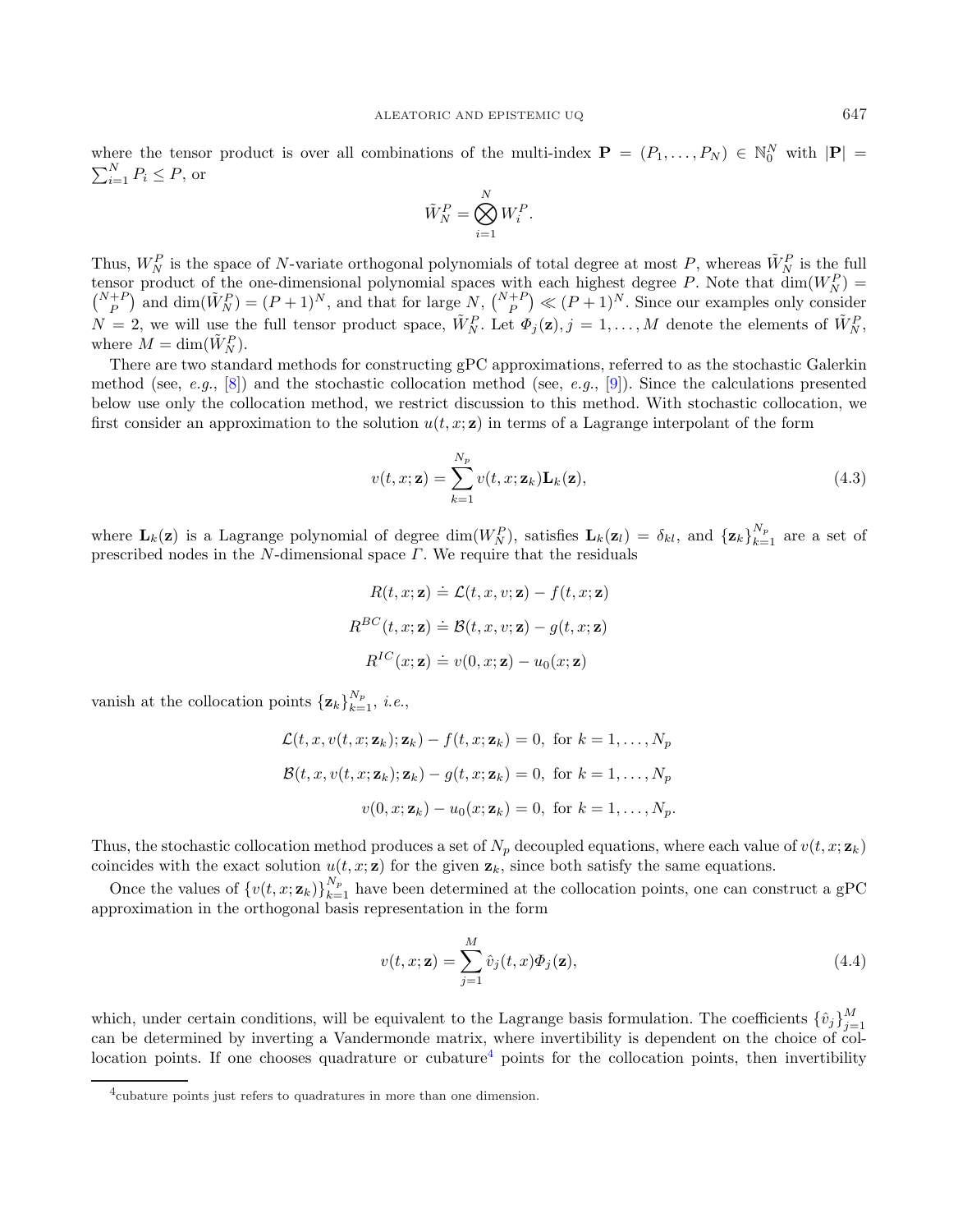is guaranteed. Furthermore, if the cubature rule is exact up to polynomials of degree  $2M$ , inversion of the Vandermonde matrix is not necessary<sup>[5](#page-13-0)</sup>, and the coefficients  $\{\hat{v}_j\}_{j=1}^M$  can be computed by evaluating

<span id="page-13-1"></span>
$$
\hat{v}_j(t,x) = \sum_{k=1}^{N_p} v(t,x;\mathbf{z}_k) \Phi_j(\mathbf{z}_k) w_k,
$$
\n(4.5)

where  ${w_k}_{k=1}^{N_p}$  are the respective weights according to the choice of quadrature or cubature points. Statistical information is easy to obtain from the form [\(4.4\)](#page-12-1). For example,

$$
\mathbb{E}_{\mathbf{z}}[v(t,x;\mathbf{z})] = \int_{\Gamma} \left( \sum_{j=1}^{M} \hat{v}_j(t,x) \Phi_j(\mathbf{z}) \right) \rho(\mathbf{z}) d\mathbf{z} = \hat{v}_1(t,x)
$$

and

$$
\mathbb{E}_\mathbf{z}[(v(t,x;\mathbf{z}))^2] = \int_\varGamma \left(\sum_{j=1}^M \hat{v}_j(t,x) \varPhi_j(\mathbf{z})\right)^2 \rho(\mathbf{z}) \mathrm{d}\mathbf{z} = \sum_{j=1}^M \hat{v}_j(t,x)^2
$$

as a consequence of the orthonormality. Other statistical information, such as higher moments and sensitivity coefficients, are also easily calculated (see [\[8](#page-27-6)]). The ease with which one can calculate such moments explains why orthogonal representation  $(4.4)$  is preferred over the Lagrange form  $(4.3)$ .

To illustrate the approach, we look at a simplified version of Example [4.2.](#page-16-0) Let  $g(z_2) = u_0$ , so that the only uncertainty is in the decay rate  $k$ , which depends on the random variable  $Z$ . The simplified problem becomes

$$
\frac{\mathrm{d}}{\mathrm{d}t}u(t) = -k(z)u(t), \qquad u(0) = u_0,
$$

where  $u(t; z)$  denotes the solution parameterized by z, with z a point in the range of Z. Requiring that the residuals vanish at the collocation points  $\{z_n\}_{n=1}^{N_p}$  gives

$$
R(t; z_n) = \frac{\mathrm{d}}{\mathrm{d}t}v(t; z_n) + k(z_n)v(t; z_n) = 0
$$

and

$$
R^{IC}(z_n) = v(0; z_n) - u_0 = 0.
$$

Note that there are indeed  $N_p$  decoupled equations, which are solved independently for each n. Here the solutions are exact:

$$
v(t; z_n) = u_0 e^{-k(z_n)t}
$$
, for  $= 1, ..., N_p$ .

<span id="page-13-0"></span>One can then obtain the approximation  $(4.4)$  with respect to the orthogonal basis, assuming that the appropriate collocation points and weights have been chosen.

We illustrate this example with  $k(z) = z$  and  $Z \sim \mathcal{N}(\mu = 0, \sigma^2 = 1)$ . Here the  $\{\Phi_j\}_{j=1}^M$  are the Hermite polynomials, which are orthonormal with respect to the weighting function  $\rho(z)=e^{-(z-\mu)^2/2\sigma^2}/\sigma\sqrt{2\pi}$  with support  $\Gamma = (-\infty, +\infty)$ . Figure [2](#page-14-0) shows the stochastic collocation approximation  $v(1, z)$  at  $t = 1$  as a function of z, with  $N_p = 2, 3, 4, 5$ , versus the exact solution  $u_{\text{exact}}(1, z) = e^{-z}$ . Note that the collocation approximation is an interpolation of the exact solution at  $N_p$  points.

Figure [3](#page-14-1) shows the relative error between the exact and approximated mean and variance in a semilog plot. The linear decrease in relative error on the semilog plot implies an exponential decay in the error. Errors become a constant at the limits of the accuracy of the numerical scheme.

<sup>5</sup>This is especially useful if the Vandermonde matrix is ill-conditioned.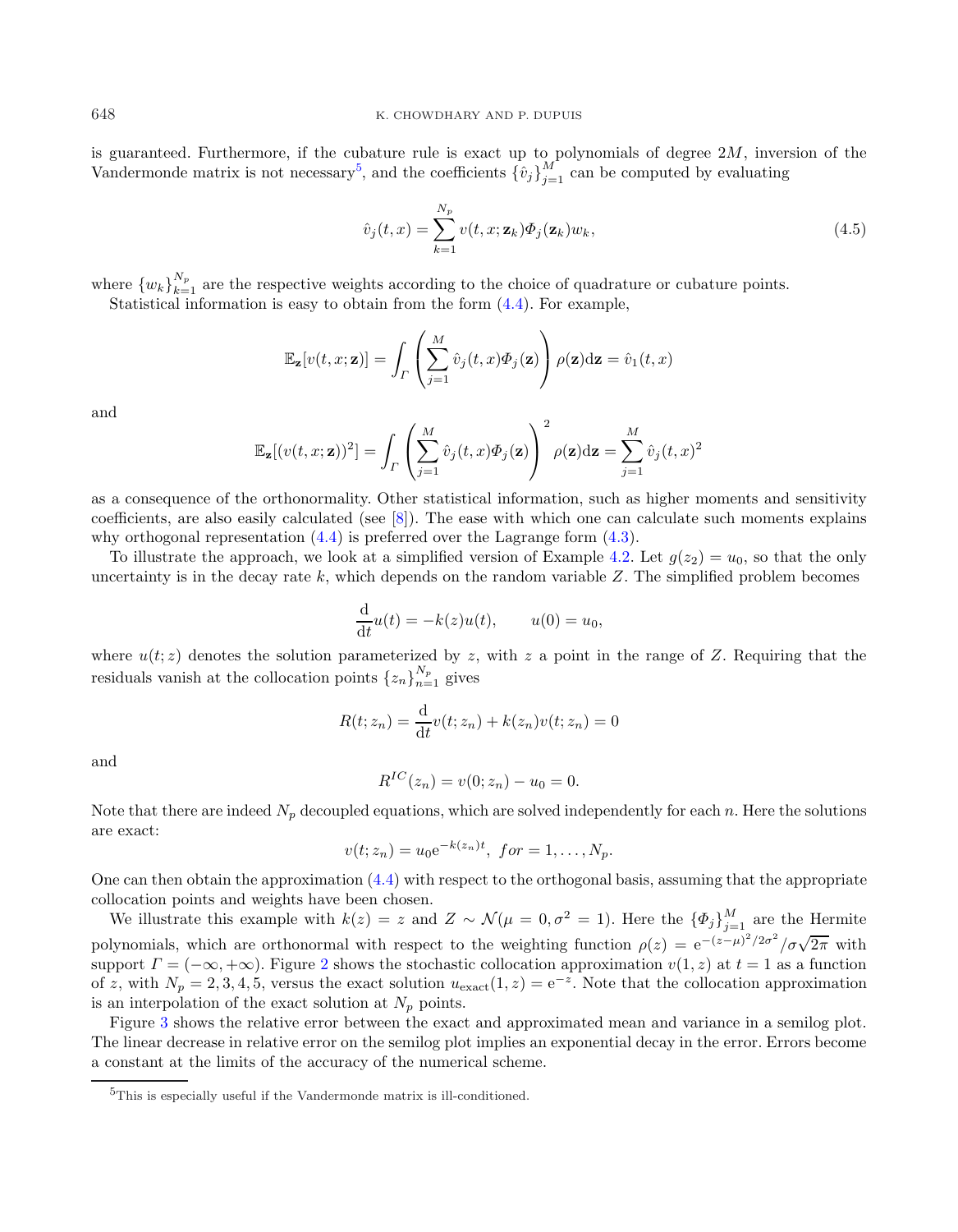

<span id="page-14-0"></span>FIGURE 2. Interpolated solutions versus the exact solution at  $t = 1$ .

<span id="page-14-1"></span>

Figure 3. Relative errors.

## **4.2. Numerical examples and interpretation**

We now discuss numerical calculation of the risk-sensitive integrals. For convenience, we recall the three types of risk-sensitive integrals introduced in Section [3.1,](#page-3-3) the ordinary risk sensitive cost  $\Lambda_c$  and the two hybrid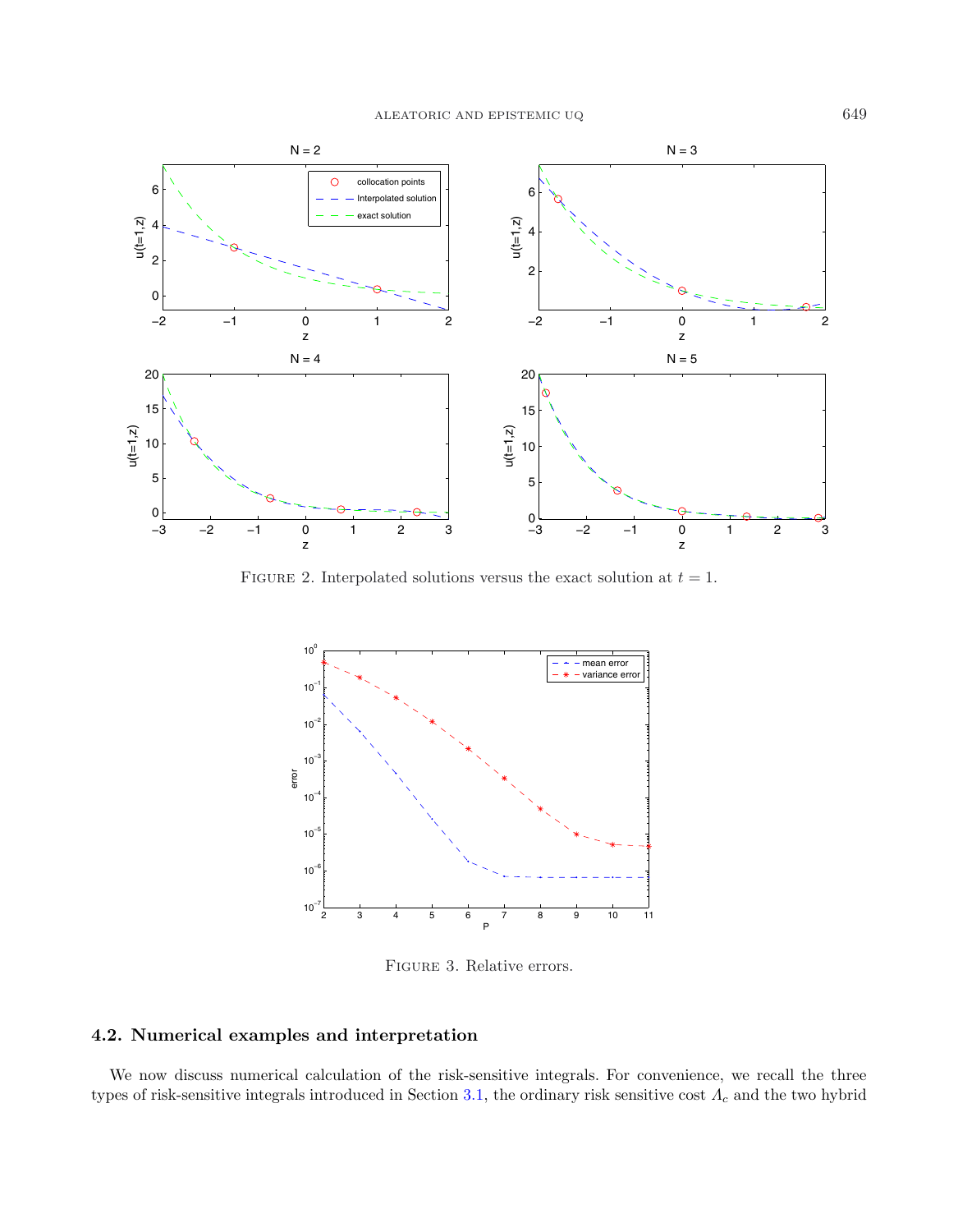integrals  $\Lambda_c^1$  and  $\Lambda_c^2$ :

<span id="page-15-0"></span>
$$
A_c = \frac{1}{c} \log \int_{\mathcal{Z}_1} \int_{\mathcal{Z}_2} e^{cF(z_1, z_2)} \gamma(\mathrm{d}z_2) \mu(\mathrm{d}z_1),
$$
  
\n
$$
A_c^1 = \frac{1}{c} \log \int_{\mathcal{Z}_2} e^{\int_{\mathcal{Z}_1} cF(z_1, z_2) \mu(\mathrm{d}z_1)} \gamma(\mathrm{d}z_2),
$$
  
\n
$$
A_c^2 = \frac{1}{c} \int_{\mathcal{Z}_1} \left[ \log \int_{\mathcal{Z}_2} e^{cF(z_1, z_2)} \gamma(\mathrm{d}z_2) \right] \mu(\mathrm{d}z_1),
$$
\n(4.6)

where  $\mathcal{Z}_1, \mathcal{Z}_2$  are the range spaces for the random variables  $Z_1, Z_2$ , respectively. Recall the relationships  $\Lambda_c^1 \leq$  $\Lambda_c^2 \leq \Lambda_c$ . It is assumed that the distribution of  $Z_1$  is known, but this is not true for  $Z_2$ . Instead, we assume there is a nominal distribution, or best guess, for  $Z_2$ , i.e,  $\gamma(\mathrm{d}z_2)$ .

In the stochastic collocation approach, we replace  $F(z_1, z_2)$  in [\(4.6\)](#page-15-0) with a polynomial interpolant,  $\tilde{F}(z_1, z_2)$ , determined by the full tensor product of the one dimensional collocation points,  $\{z_{1,i}\}_{i=1}^{N_{1,q}} \otimes \{z_{2,i}\}_{i=1}^{N_{2,q}}$  in  $\mathcal{Z}_1 \times \mathcal{Z}_2$ . Thus

$$
\tilde{F}(z_1, z_2) = \sum_{j=1}^{M} \hat{F}_j(t, x) \Phi_j(z_1, z_2),
$$

where  $M = N_{1,q} \cdot N_{2,q}$ ,  $\Phi_j$  is the full tensor product basis, and  $\hat{F}_j(t,x)$  is computed using [\(4.5\)](#page-13-1). From here, one can efficiently compute the risk sensitive integrals [\(4.6\)](#page-15-0) *via* either Monte Carlo sampling or quadrature. For both methods, once the samples or quadrature points have been chosen, one can calculate the risk sensitive integrals for different values of c without resampling or choosing different quadrature points. Hence, it is computationally inexpensive to compute the risk sensitive integral for different values of c. Note that for higher dimensions, a sparse grid is preferred and, in most cases, necessary for these types of computations. It is typical to use the Smolyak algorithm to generate these sparse grids, which are based on a one dimensional quadrature rule (for example, see Sect. 4.1.2 in [\[7](#page-27-8)] for a more detailed explanation and further references).

In this paper, we opt for the numerical quadrature approach. Since  $\tilde{F}(z_1, z_2)$  can be evaluated very quickly, we can compute the risk sensitive integrals with high accuracy and efficiency using a high order quadrature rule. The number of quadrature points chosen to compute the risk sensitive integrals need not be the same as the number of collocation points used in computing the coefficients of the gPC expansion, though the type of quadrature points is the same. For example, if we were to use Legendre-Gauss quadrature points to evaluate the gPC coefficients, we would again use Legendre-Gauss quadrature points to calculate the risk sensitive integrals. In the examples presented below a much larger number of quadrature points are used to compute the risk sensitive integrals. To avoid confusion, to the set of quadrature points used to evaluate the risk sensitive integrals is denoted by  $\{\tilde{z}_{1,i}\}_{i=1}^{\tilde{N}_{1,q}} \otimes \{\tilde{z}_{2,i}\}_{i=1}^{\tilde{N}_{2,q}}$ , *i.e.*, the full tensor product of one dimensional quadrature points. In the examples,  $\tilde{N}_{1,q}$  and  $\tilde{N}_{2,q}$  equal  $2^8$ , while  $N_{1,q}$  and  $N_{2,q}$  are 8 for smooth F and 12 when F is an indicator functions.

We also implemented the Monte Carlo approach, but observed that numerical quadrature gave a much better approximation for the same computational effort, at least for our examples. It should also be noted that a variation on traditional Monte Carlo is needed for the hybrid forms of the risk sensitive integrals. For the original risk-sensitive cost function [\(3.5\)](#page-4-2), the standard approach is to use many independent samples of the pair  $(Z_1, Z_2)$ . This produces an estimate which has a mean square error of  $\mathcal{O}(N^{-1/2})$ , where N is the total number of Monte Carlo samples. However, for the first hybrid form [\(3.7\)](#page-4-5), one must approximate the inner integral  $\int_{\mathcal{X}} cF(z_1, z_2)\mu(\text{d}z_1)$  for every fixed sample of  $Z_2$ . Thus one has to simulate more  $Z_1$  samples than  $Z_2$  samples. Similarly, to compute the second form of the hybrid  $(3.9)$ , one must approximate the inner integral  $\int_{\mathcal{Y}} e^{cF(z_1,z_2)} \gamma(dz_2)$  for every fixed  $Z_1$ . In particular, for both hybrid forms one does not simply choose independent samples of  $(Z_1, Z_2)$ .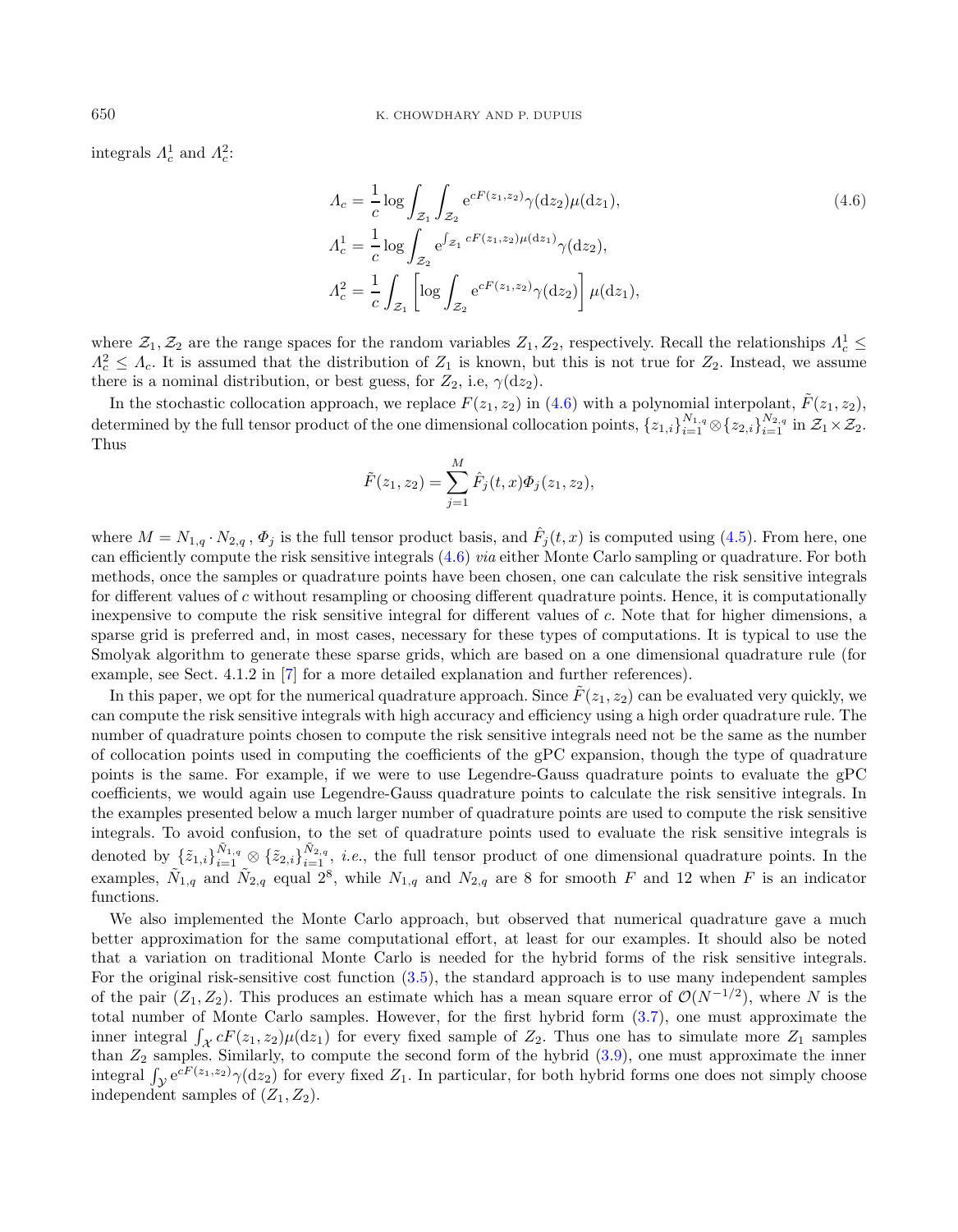#### *4.2.1. Independent aleatoric and epistemic uncertainties*

When the aleatoric and nominal epistemic variables are independent, the numerical quadrature approach would evaluate the risk sensitive integrals via the formulas

<span id="page-16-2"></span>
$$
A_c \approx \frac{1}{c} \log \left( \sum_{i=1}^{\tilde{N}_{1,q}} \sum_{j=1}^{\tilde{N}_{2,q}} e^{cF(\tilde{z}_{1,i}, \tilde{z}_{2,j})} \tilde{w}_{1,i} \tilde{w}_{2,j} \right)
$$
  
\n
$$
A_c^1 \approx \frac{1}{c} \log \left( \sum_{j=1}^{\tilde{N}_{2,q}} e^{\left( \sum_{i=1}^{\tilde{N}_{1,q}} cF(\tilde{z}_{1,i}, \tilde{z}_{2,j}) \tilde{w}_{1,i} \right)} \tilde{w}_{2,j} \right)
$$
  
\n
$$
A_c^2 \approx \frac{1}{c} \sum_{i=1}^{\tilde{N}_{1,q}} \left( \log \sum_{j=1}^{\tilde{N}_{2,q}} e^{cF(\tilde{z}_{1,i}, \tilde{z}_{2,j})} \tilde{w}_{2,j} \right) \tilde{w}_{1,i}.
$$
\n
$$
(4.7)
$$

where  $\{\tilde{z}_{1,i}, \tilde{w}_{1,i}\}_{i=1}^{\tilde{N}_{1,q}}, \{\tilde{z}_{2,i}, \tilde{w}_{2,i}\}_{i=1}^{\tilde{N}_{2,q}}$  are the pairs of quadrature points and weights chosen based on the under-lying distribution.<sup>[6](#page-16-1)</sup>

The first example is taken from [\[10](#page-27-9)] and involves a simple ODE. The example is convenient because analytic solutions to the risk-sensitive integrals can be obtained, and then compared with the numerical approximations described in the next section. The second example is a random oscillator, where the stochastic parameters are the spring and dampening coefficients. The third example involves a heat equation with random heat capacity and thermal conductivity.

<span id="page-16-0"></span>**Example 4.2.** We consider  $F(Z_1, Z_2)$  defined in terms of the solution of the ODE

$$
\frac{d}{dt}u(t) = -k(z_1)u(t), \quad u(0) = g(z_2),
$$

where k and g are known functions. Letting  $u(t; z_1, z_2)$  denote the solution parameterized by  $(z_1, z_2)$ , set  $F(Z_1, Z_2) = h(u(t; Z_1, Z_2))$ , where typical choices of h are  $h(u) = u, h(u) = u^2, h(u) = 1\{a \le u \le b\}$ .

Here we take  $k(z_1) = z_1, g(z_2) = z_2$ , let  $Z_1 \sim U[0, 1], Z_2 \sim U[0, 1]$ , and compute risk sensitive integrals for  $F(z_1, z_2) = [u(1; z_1, z_2)]^2$ , and  $F(z_1, z_2) = 1$  {0.8  $\le u(1; z_1, z_2) \le 1$ }. Hence the goal is to obtain robust bounds on the second moment and the probability that the solution to the stochastic ODE falls within the interval  $[0.8, 1]$  at time  $t = 1$ , respectively. Note that the indicator function is not smooth, and thus more collocation points are required to obtain an accurate approximation. We choose a Legendre polynomial basis for both  $Z_1$ and  $Z_2$  and use the Legendre–Gauss quadrature points and weights for each dimension.

<span id="page-16-1"></span>Figures [4](#page-17-0) and [5](#page-17-1) show the approximations as a function of c for  $F(u) = u^2$  and  $F(u) = 1\{0.8 \le u \le 1\}$ , respectively. As expected  $\Lambda_c^1$  gives the best bounds, while the original form  $\Lambda_c$  gives the worst upper bounds of the three.

The plots also suggest what happens as  $c \to \infty$ . The measure  $\Lambda_c$  is expected to yield robust bounds if one is uncertain regarding the distributions of both random variables  $Z_1$  and  $Z_2$ , and  $\lim_{c\to\infty} \Lambda_c$  represents the tightest upper bound on performance if we know nothing about these random variables except for their support. In this case, the limit in Figure [5](#page-17-1) appears to be 1, which means that for some choice of  $z_1$  and  $z_2$ ,  $u(1; z_1, z_2) \in [0.8, 1]$ . Hence without more information on the distributions of  $Z_1, Z_2$  we do not obtain information other than this from this performance bound. On the other hand,  $\lim_{c\to\infty} A_c^i$  for  $i = 1, 2$  is strictly less than 1 and thus by Theorem [3.5](#page-9-2) gives a meaningful performance bound when the only information available about  $Z_2$  is its support. Note also that while  $\Lambda_c^1$  and  $\Lambda_c^2$  seem close for  $F(u) = u^2$ , the differ considerably for  $F(u) = \mathbf{1}\{0.8 \le u \le 1\}$ .

<sup>&</sup>lt;sup>6</sup>In some of the examples below, the function of interest,  $F$ , is more easy to evaluate than surrogate  $\tilde{F}$ . In these cases, the point is merely to illustrate the use and accuracy of gPC surrogate models.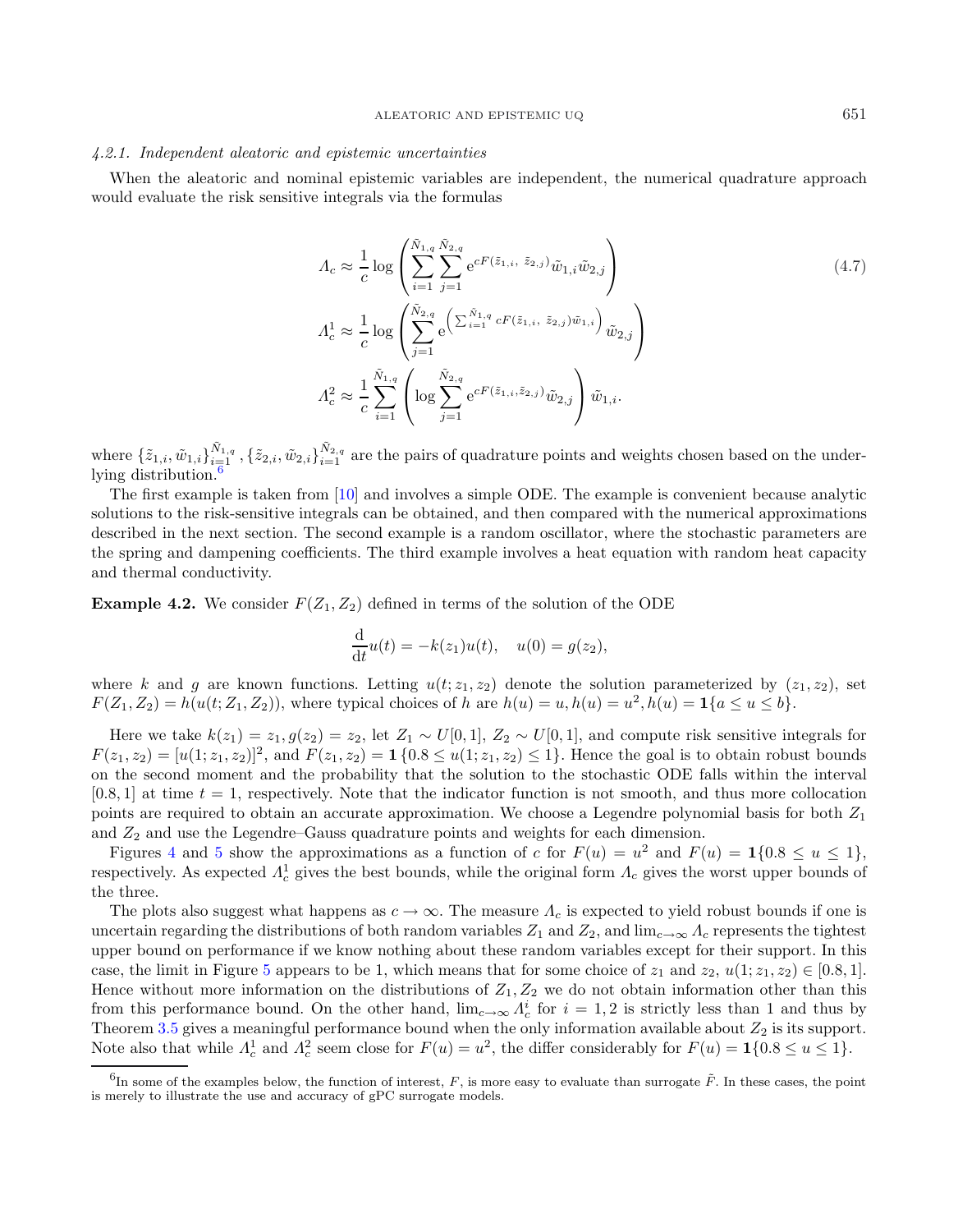<span id="page-17-0"></span>

FIGURE 4. Example [4.2,](#page-16-0)  $\Lambda_c$ ,  $\left\{\Lambda_c^i\right\}_{i=1}^2$  for  $F(u) = u^2$ .

<span id="page-17-1"></span>

FIGURE 5. Example [4.2,](#page-16-0)  $\Lambda_c$ ,  $\left\{\Lambda_c^i\right\}_{i=1}^2$  for  $F(u) = \mathbf{1}\{0.8 \le u \le 1\}.$ 

In Figures [6](#page-18-0) and [7](#page-18-1) we display the relative error  $|A_c^i - A_c^i| \ge |A_c^i|$  between the three risk sensitive integrals and the exact solution at  $c = 30$  and  $c = 60$  as a function of the number of quadrature points,  $N<sup>q</sup>$ . The exact solutions were calculated by reducing the risk-sensitive integrals to one-dimensional integrals, and then using an adaptive quadrature method. We note that the rate of convergence is significantly slower for  $F(u) = 1\{0.8 \le u \le 1\}$  than  $F(u) = u^2$ . This is not surprising since the former is discontinuous. Also, the calculation of risk-sensitive integrals for  $F(u) = 1\{0.8 \le u \le 1\}$  is not as sensitive to large c values when compared to  $F(u) = u^2$ . In the former case, because  $0 \leq F(u) \leq 1$ , large values of c do not significantly affect the growth of the exponents in the risk-sensitive integrals which could cause large round-off errors. However, with  $F(u) = u^2$ , this is not the case, and Figure [7](#page-18-1) shows that there is a reduction in accuracy between  $c = 30$  and  $c = 60$  for the same number of quadrature points. Finally, Figure [7](#page-18-1) also reveals which risk-sensitive integrals are are the slowest to converge, for a fixed c. In order from slowest to fastest convergence, we have  $\Lambda_c, \Lambda_c^2$ , and  $\Lambda_c^1$ . The reason that  $\Lambda_c^1$  converges more quickly than  $\Lambda_c$  or  $\Lambda_c^2$  is due to the summation of the exponential terms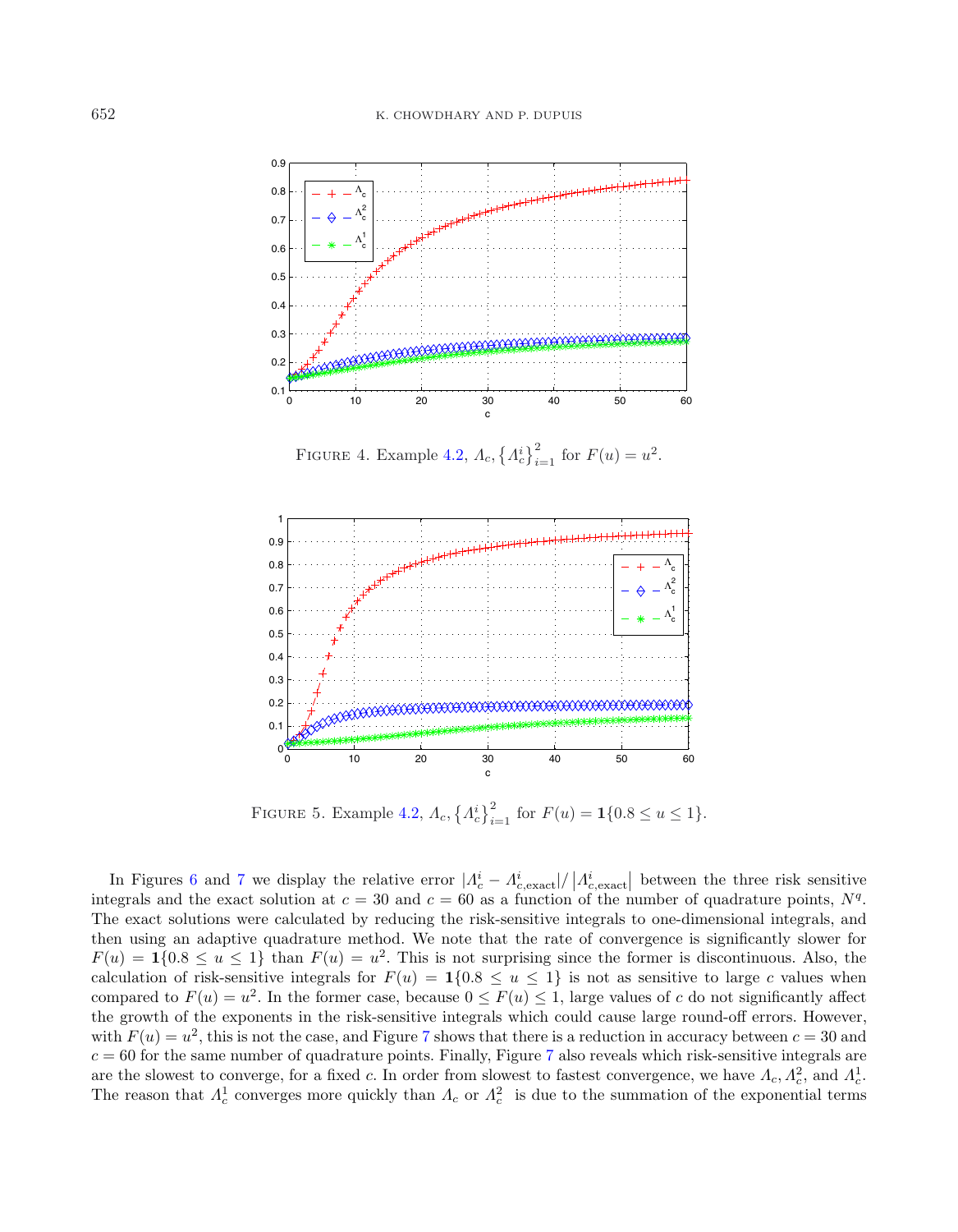<span id="page-18-0"></span>

FIGURE 6. Example [4.2,](#page-16-0) relative error for  $\Lambda_c$ ,  $\left\{\Lambda_c^i\right\}_{i=1}^2$  with  $F(u) = \mathbf{1}\{0.8 \le u \le 1\}$  for  $c = 30$ (left) *vs.*  $c = 60$  (right) for different values of  $N^q = 5, \ldots, 60$ .

<span id="page-18-1"></span>

FIGURE 7. Example [4.2,](#page-16-0) relative error for  $\Lambda_c$ ,  $\left\{\Lambda_c^i\right\}_{i=1}^2$  with  $F(u) = u^2$  for  $c = 30$  (left) *vs.*  $c = 60$  (right) for different values of  $N<sup>q</sup> = 3, \ldots, 15$ .

<span id="page-18-2"></span>in [\(4.7\)](#page-16-2) for large values of c. The calculation of  $\Lambda_c^1$  involves half as many computations of exponential terms (since the summation is in the exponent), which is the main source of the loss in accuracy for large values of c.

Next we consider the problem of computing the value of c which minimizes  $c \mapsto \frac{1}{c}B + A_c^i$  for  $i = 0, 1, 2$ . Here B is a maximum relative entropy distance that will be allowed between the "true" distribution,  $\theta$ (dz<sub>2</sub>), and the nominal distribution,  $\gamma(dz_2)$ , and the minimization produces the tightest possible bounds. For the example, suppose that the family of distributions for which bounds are to be valid includes  $\theta(\text{d}z_2) \sim \text{beta}(\alpha = 1.5, \beta = 1.5)$ 1.5), which implies  $B \approx 0.0484$ . In this example  $B \le f(c) \doteq c \frac{d}{dc} H^{i}(c) - H(c)$  for some c, where  $H^{i}(c) \doteq c \Lambda_{c}^{i}$ . As shown in Proposition [3.3,](#page-6-0) this implies there is a unique local minimum for  $c \in (0,\infty)$ . See Figures [8](#page-19-0) and [9.](#page-19-1) Alternatively, if  $B>f(c)$  for all c, then Proposition [3.3](#page-6-0) implies the minimum is achieved in the limit as  $c \to \infty$ .

<sup>&</sup>lt;sup>7</sup>Note that the risk sensitive integrals are infinite for  $c = 0$ . Thus in the numerical calculations, we actually compute *c* starting from 0*.*01.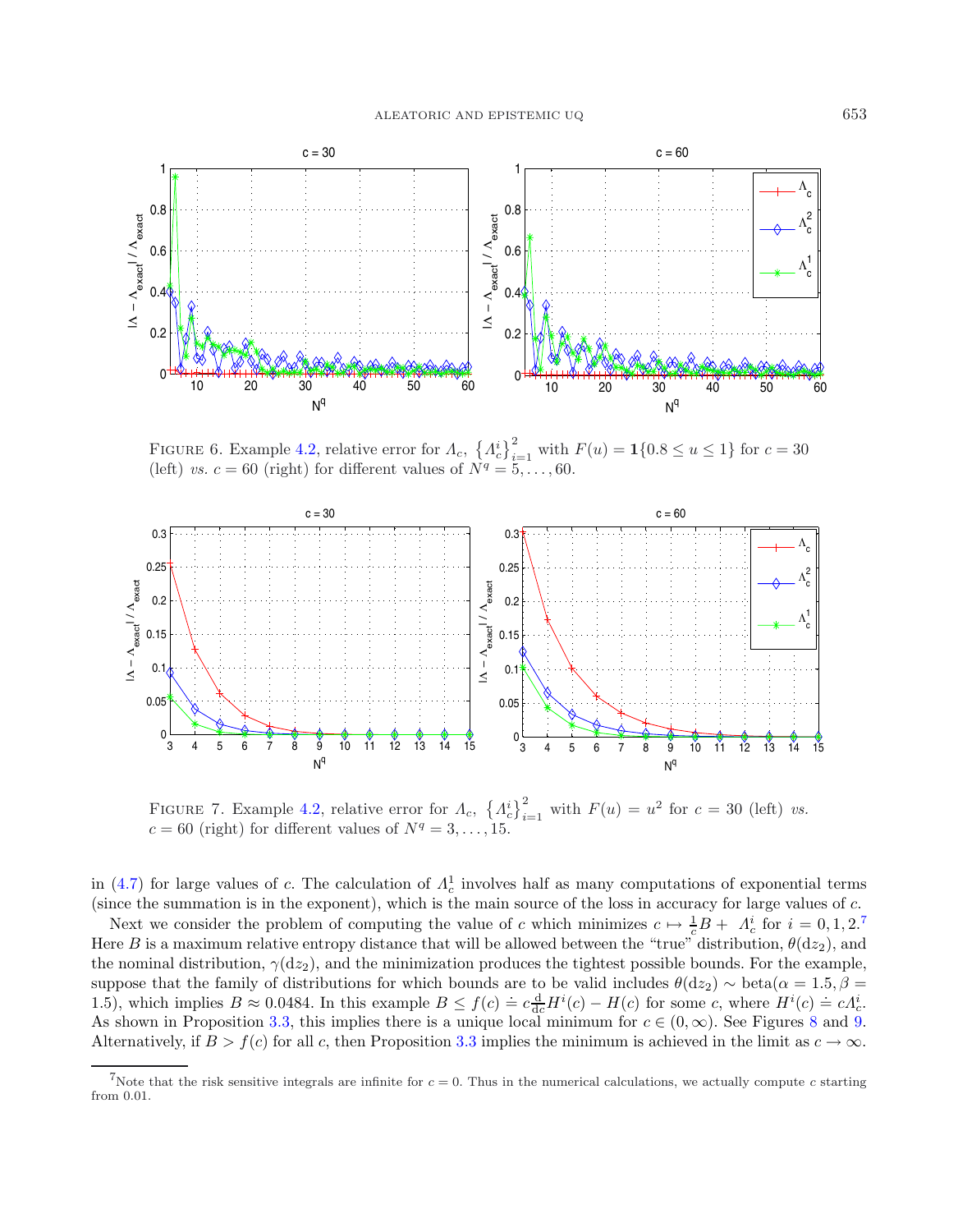<span id="page-19-0"></span>

FIGURE 8. Example [4.2,](#page-16-0)  $\frac{1}{c}(B + A_c), \left\{ \frac{1}{c}(B + A_c^i) \right\}_{i=1}^2$  with  $F(u) = u^2$ .

<span id="page-19-1"></span>

FIGURE 9. Example [4.2,](#page-16-0)  $\frac{1}{c}(B + \Lambda_c), \left\{ \frac{1}{c}(B + \Lambda_c^i) \right\}_{i=1}^2$  with  $F(u) = \mathbf{1}\{0.8 \le u \le 1\}.$ 

From Figure [9](#page-19-1) we find a minimum for  $\frac{1}{c}B + A_c^1$  of approximately 0.04 at  $c \approx 5.12$ . Thus for all distributions on  $Z_2$  whose relative entropy distance to  $U[0, 1]$  is less than 0.0484, the probability that the solution to the random ODE falls between 0.8 and 1 at time 1 is less than 0.04.

Note that the minimum is at different values of  $c$  for the three different integrals, but the minimum is always the smallest for the first form of the hybrid. In the case when the minimum occurs at some  $c < \infty$ , the minimum is easily calculated, since this is a one-dimensional unconstrained minimization problem (for example, one can use a golden method search algorithm, such as MATLAB's fminbnd function). In the case when the minimum occurs in the limit as  $c \to \infty$ , in order to find the minimum, one can iterate  $\Lambda_c^i$  until the successive iterations differ by less than a prescribed tolerance.

<span id="page-19-2"></span>The second example is a random oscillator, where the stochastic parameters are the spring and dampening coefficients.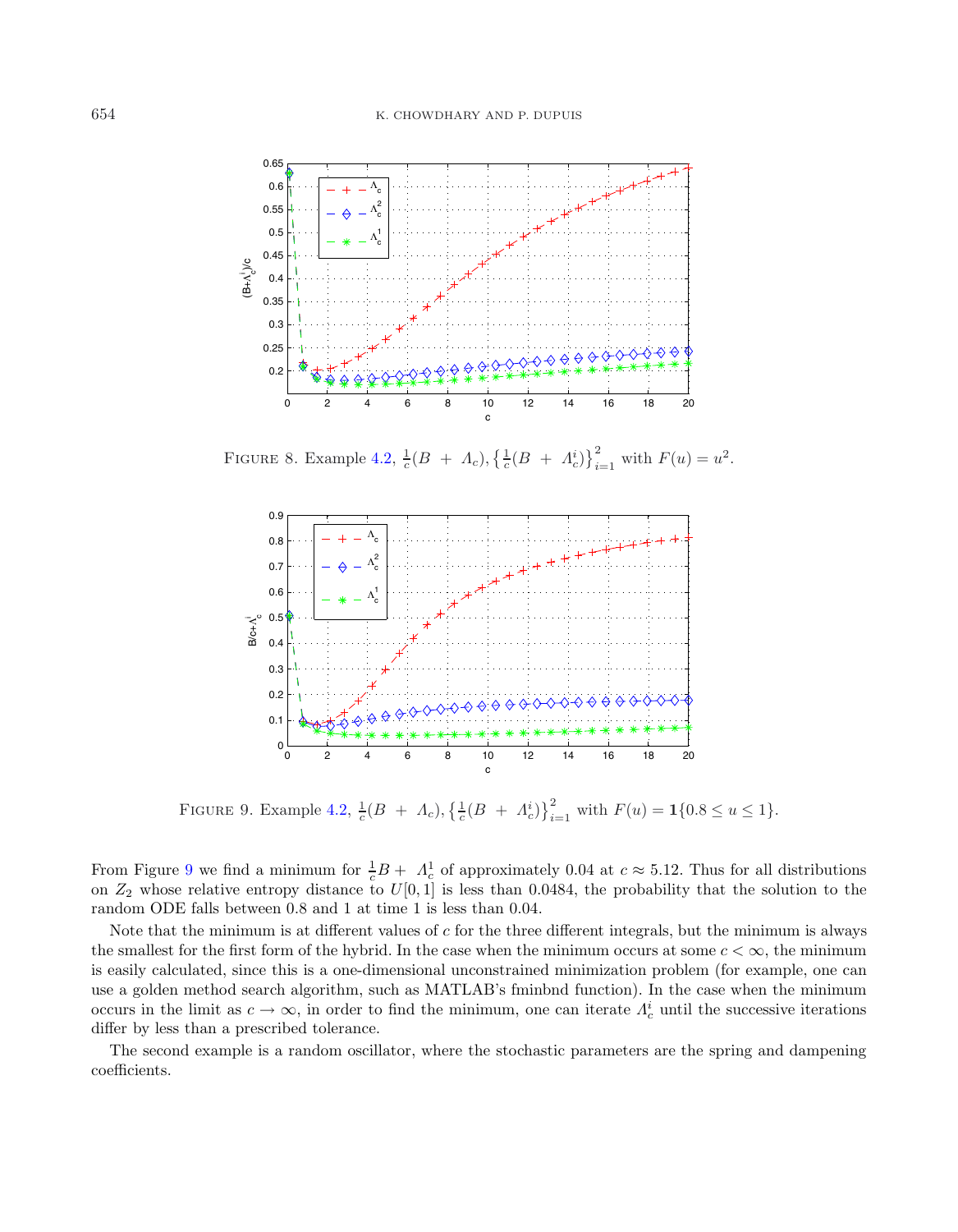<span id="page-20-0"></span>

FIGURE 10. Example [4.3,](#page-19-2)  $\Lambda_c$ ,  $\left\{\Lambda_c^i\right\}_{i=1}^2$  for  $F(u) = \mathbf{1}\{u \leq 2\}.$ 

**Example 4.3.** We consider  $F(Z_1, Z_2)$  defined in terms of the solution of the ODE

$$
\frac{d^2}{dt^2}u(t) + \gamma(z_2)\frac{d}{dt}u(t) + k(z_1)u(t) = f(t), \quad u(0) = u_0, \quad u'(0) = u'_0,
$$

where k and  $\gamma$  are known functions, which represent the spring and dampening coefficients, respectively. The outcome of interest is whether or not the position of the random oscillator falls within a specified range,  $[a, b]$ , at a specified time,  $t_{\text{critical}}$ . Letting  $u(t; z_1, z_2)$  denote the solution parameterized by  $(z_1, z_2)$ , set  $F(Z_1, Z_2)$  =  $\mathbf{1}{a \leq u(t_{\text{critical}}; Z_1, Z_2) \leq b}$ .

Here we consider the random oscillator with  $k(z_1)=4z_1, \gamma(z_2)=z_2/5$ , and  $f(t) = 10 \cos(10t) + 3$ , and choose  $Z_1 \sim \text{beta}(\alpha = 5, \beta = 5)$ ,  $Z_2 \sim \text{beta}(\alpha = 5, \beta = 5)$ ,  $t_{critical} = 4$ , and  $[a, b] = (-\infty, 2]$ . Here we use the Gauss–Jacobi quadrature points and weights. In this example we are concerned with the position of the oscillator at a critical time. Figure [10](#page-20-0) plots the risk sensitive integrals for Example [4.3](#page-19-2) with  $F(u) = \mathbf{1}\{u \leq 2\}$ . Figure [11](#page-21-1) depicts  $c \mapsto \frac{1}{c}(B + \Lambda_c^i)$ , where  $B = R(\theta(\mathrm{d}z_2) || \gamma(\mathrm{d}z_2)) \approx .0587$ , with  $\theta(\mathrm{d}z_2) \sim \text{beta}(\alpha = 10, \beta = 10)$ . Finally, the third example involves a heat equation with random heat capacity and thermal conductivity.

<span id="page-20-1"></span>**Example 4.4.** We consider  $F(Z_1, Z_2)$  defined in terms of the solution of the PDE

$$
\frac{d}{dt}u(t,x) = \frac{k(u; z_1)}{m(z_2)} \frac{d^2}{dx^2} u(t,x), \qquad u(0,x) = u_0(x)
$$

on  $x \in (0, L)$  with boundary conditions

$$
-k(u; z_1)\frac{d}{dx}u(t, 0) = q, \quad \frac{d}{dx}u(t, L) = 0.
$$

Here k and m are the thermal conductivity and heat capacity, respectively. Note that in this example, the randomness affects the diffusivity and the boundary conditions. We are interested in the probability that the material exceeds a particular temperature,  $T_{critical}$ , at the time  $t_{final}$  and at some point  $x^* \in [0, L]$ . Letting  $u(t; z_1, z_2)$  denote the solution parameterized by  $(z_1, z_2)$ , set  $F(Z_1, Z_2) = \mathbf{1}\{u(t_{\text{final}}, x^*; Z_1, Z_2) \geq T_{\text{critical}}\}$ .

Here we consider the random heat equation with (nonlinear) Neumann boundary conditions. We use  $k(u, z_1)$  $z_1 + (1.5 \times 10^{-7})u$ ,  $m(z_2) = (10^{-6})z_2$ ,  $q = 0.35$ ,  $L = 1.90$ ,  $u_0(x) = 25$ , and  $T_{critical} = 980$ ,  $x^* = 0$ ,  $t_{final} = 1000$ ,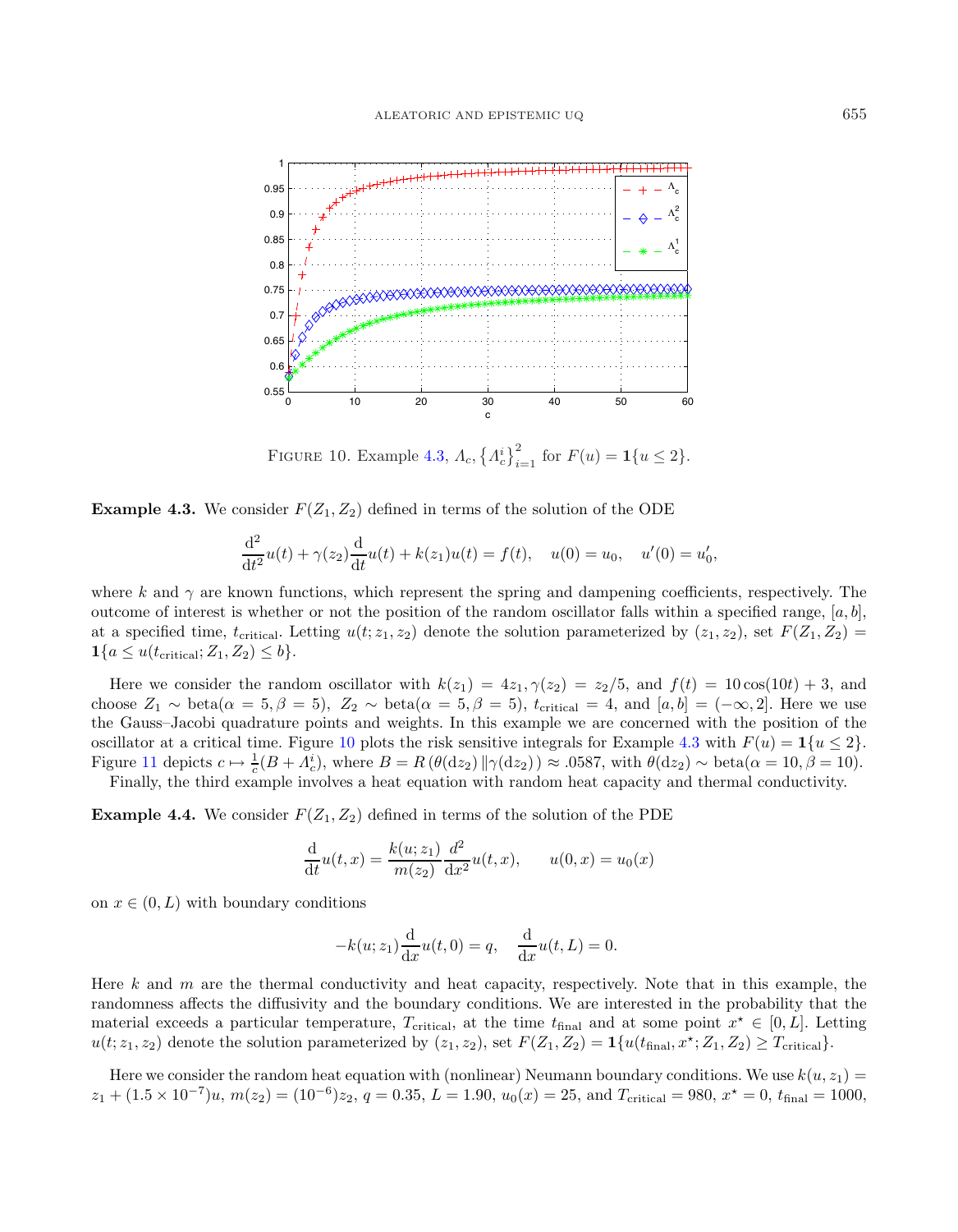<span id="page-21-1"></span>

FIGURE 11. Example [4.3,](#page-19-2)  $\frac{1}{c}(B + \Lambda_c), \left\{\frac{1}{c}(B + \Lambda_c^i)\right\}_{i=1}^2$  with  $F(u) = \mathbf{1}\{u \leq 2\}.$ 

<span id="page-21-2"></span>

FIGURE 12. Example [4.4,](#page-20-1)  $\frac{1}{c}(B + A_c), \left\{ \frac{1}{c}(B + A_c^i) \right\}_{i=1}^2$  for  $F(u) = \mathbf{1}\{u \geq T_{\text{critical}}\}.$ 

and set  $F(Z_1, Z_2) = \mathbf{1}\{u(t_{\text{final}}, x^*; Z_1, Z_2) \geq T_{\text{critical}}\}$ . For the random variables, we introduce two independent random variables  $\tilde{Z}_1 \sim \text{beta}(\alpha = 5, \beta = 5)$ ,  $\tilde{Z}_2 \sim \text{beta}(\alpha = 5, \beta = 5)$  and let  $Z_1 = (2 \times 10^{-3})\tilde{Z}_1 + 3 \times 10^{-3}$ ,  $Z_2 = (0.11)\tilde{Z}_2 + 0.30$ . Figures [12](#page-21-2) and [13](#page-22-0) plot the risk sensitive integrals as a function of c and illustrate  $c \to \frac{1}{c}(B + A_c^i)$ , where  $B = R(\theta(\text{d}z_2) || \gamma(\text{d}z_2)) \approx 0.0587$ . and with  $\theta(\text{d}z_2) \sim \text{beta}(\alpha = 10, \beta = 10)$ . Again, we use the Gauss–Jacobi quadrature points and weights.

#### <span id="page-21-0"></span>*4.2.2. Dependent aleatoric and epistemic uncertainties*

In this section we consider problems where the distribution of  $Z_1$  can depend on the value of  $Z_2$ , or vice versa. In the case when  $Z_1$  depends on  $Z_2$ , we use the following inequality, which holds for the alternative of the first hybrid form (see the discussion in Sect. [3.1\)](#page-3-3):

$$
\int_{\mathcal{Z}_2} \int_{\mathcal{Z}_1} F(z_1, z_2) \mu(\mathrm{d}z_1 | z_2) \theta(\mathrm{d}z_2) \leq \frac{1}{c} R \left( \theta(\mathrm{d}z_2) \|\gamma(\mathrm{d}z_2)\right) + \bar{A}_c^1,
$$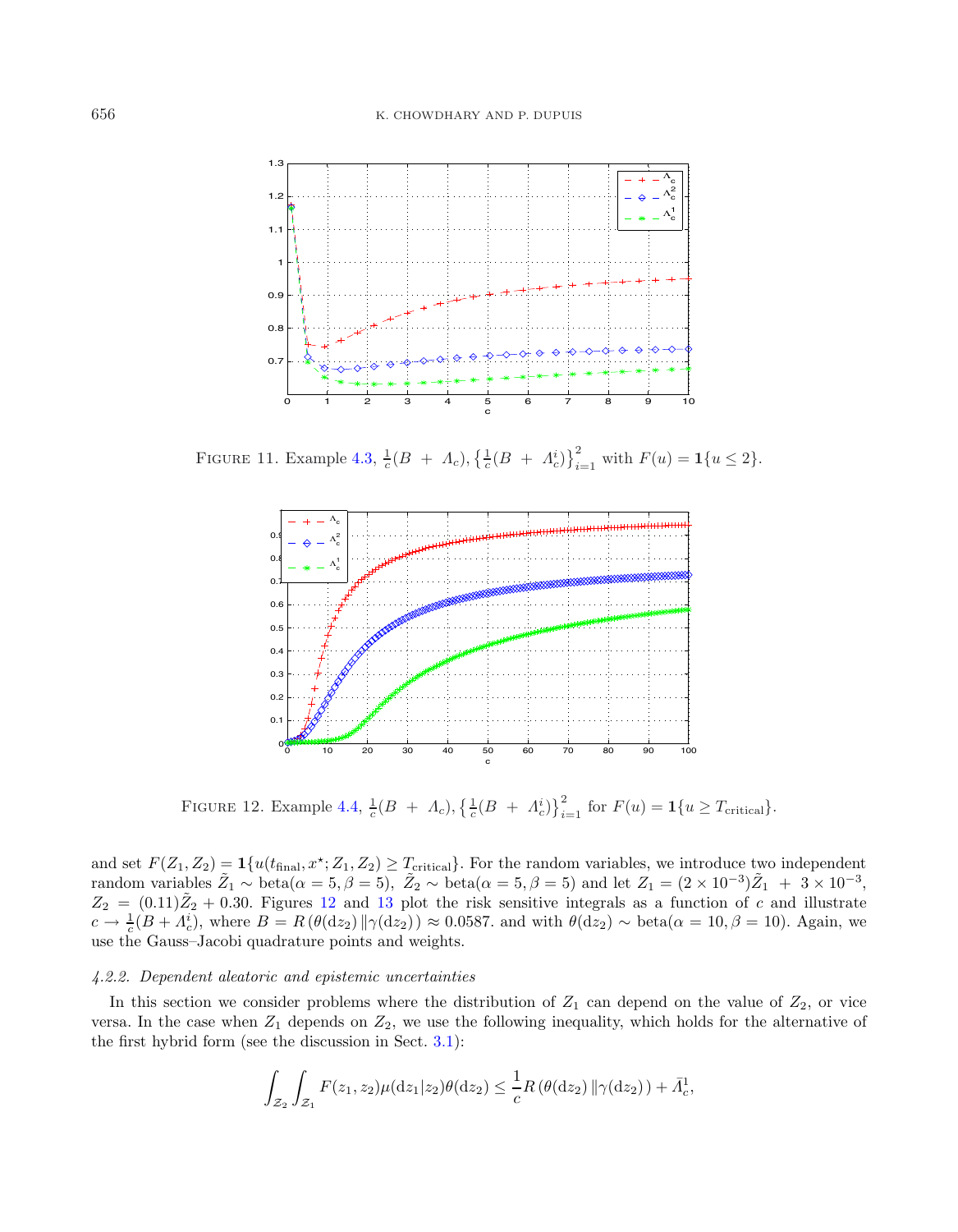<span id="page-22-0"></span>

FIGURE 13. Example [4.4,](#page-20-1)  $\frac{1}{c}(B + \Lambda_c)$ ,  $\left\{ \frac{1}{c}(B + \Lambda_c^i) \right\}_{i=1}^2$  with  $F(u) = \mathbf{1}\{u \geq T_{\text{critical}}\}.$ 

where

$$
\bar{A}_c^1 = -\frac{1}{c} \log \int_{\mathcal{Z}_2} \exp \left( \int_{\mathcal{Z}_1} c F(z_1, z_2) \mu(\mathrm{d}z_1 | z_2) \right) \gamma(\mathrm{d}z_2).
$$

Recall that the relative entropy term  $\frac{1}{c}R(\theta(\text{d}z_2)\|\gamma(\text{d}z_2))$  represents our lack of knowledge about the distribution of  $Z_2$ , *i.e.*, the epistemic uncertainty where we want robustness, whereas  $Z_1$  represents aleatoric uncertainty. A question that now arises is whether or not it is still possible to use gPC methods to evaluate this integral. Consider the example with  $Z_2 \sim U[0, 1]$  and  $Z_1 \sim N(Z_2, 1)$ , so that  $Z_1$  is Gaussian with variance 1 and mean  $Z_2$ . Certainly  $Z_1$  and  $Z_2$  are not independent random variables. However, we can introduce an auxiliary normal random variable  $Z \sim \mathcal{N}(0, 1)$ , and write  $Z_1 \doteq Z + Z_2$ , where  $Z_2$  and Z are independent random variables. Now we consider  $G(Z, Z_2)$  instead of  $F(Z_1, Z_2)$ , and note that  $G(Z, Z_2) = F(Z + Z_2, Z_2)$ . Furthermore,  $\overline{A}_c^1$  can be written as

$$
\bar{A}_c^1 = -\frac{1}{c} \log \int_{\mathcal{Z}_2} \exp \left( \int_{\mathcal{Z}} c G(z, z_2) \mu(\mathrm{d}z) \right) \gamma(\mathrm{d}z_2).
$$

Hence,  $\bar{A}_c^1$  can be calculated just like  $A_c^1$  via a gPC approximation. Similar results hold for the case when  $Z_2$ depends on  $Z_1$ , but the epistemic uncertainty is in  $Z_2$ .

In general, as long as we can find a smooth, invertible mapping from  $(Z_1, Z_2)$  to an independent pair of random variables, one can evaluate the integrals as before. Figures [14](#page-23-0) and [15](#page-23-1) show the performance of risk sensitive integrals for dependent random variables as above for Example [4.2](#page-16-0) and with  $F(u) = \mathbf{1}{1/2 \le u \le 1}$ .

#### **4.3. Discussion and Conclusion**

There exist alternative methods for integrating aleatoric and epistemic variation in uncertainty quantification. The most straightforward techniques amount to treating the aleatoric and epistemic variables separately, and perform nested iterations, iterating over a finite collection of epistemic parameters on the outer loop, then sampling over aleatoric variables on the inner loop  $[4]$ . From this, one can plot the ensemble of cumulative distribution functions to visualize the family of distributions, sometimes called horsetail plots. For example, suppose the aleatoric random variable is Gaussian with an epistemic mean, where all we know about this epistemic variable is its support  $(X \sim \mathcal{N}(Y, 1), Y \in [a, b])$ . Then, for a set of N values contained within the known support (outer iteration),  $\{Y_i = y_i : y_i \in [a, b]\}_{i=1}^N$ , one can compute the performance (inner iteration) based on the corresponding set of input distributions,  $\{X_i : X_i \sim \mathcal{N}(y_i, 1)\}_{i=1}^N$ .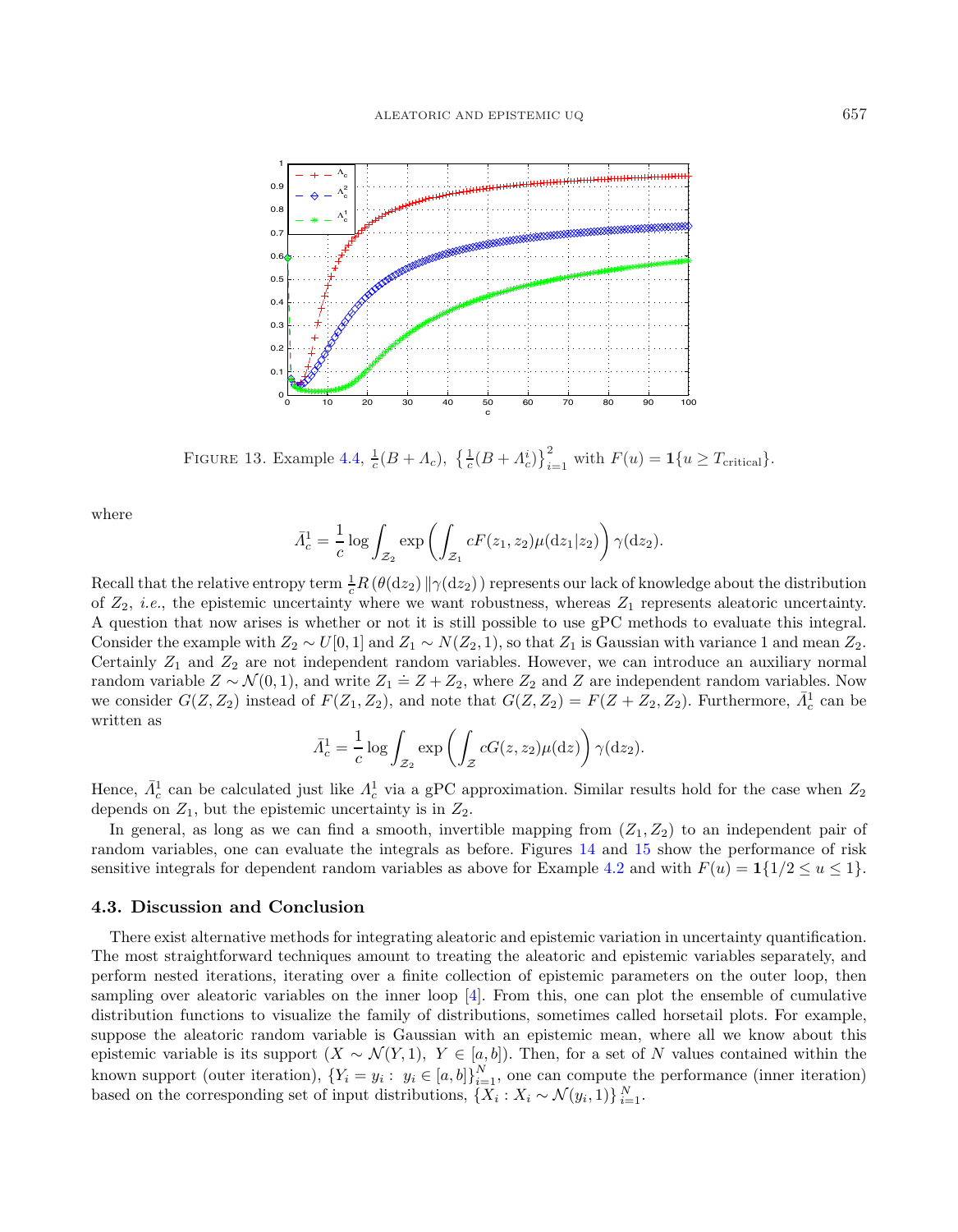<span id="page-23-0"></span>

FIGURE 14. Example [4.2,](#page-16-0)  $\bar{A}_c^1$  for  $F(u) = \mathbf{1}{1/2 \le u \le 1}$ .

<span id="page-23-1"></span>

FIGURE 15. Example [4.2,](#page-16-0)  $\frac{1}{c}(B + \bar{A}_c^1) F(u) = \mathbf{1}\{1/2 \le u \le 1\}$ , and  $\theta \sim \mathcal{N}(0.8, 1)$ .

Alternatively, one can consider a Bayesian approach, and introduce hyperparameters (epistemic uncertainties) on known distributions (aleatoric uncertainties) in order to integrate both types into system modeling. For example, suppose the aleatoric random variable is Gaussian with an epistemic mean, where now we assume this epistemic variable takes on a uniform distribution  $(X \sim \mathcal{N}(Y, 1), Y \sim U[a, b])$ . In the parametric Bayesian approach, if one wants bounds for a collection of distributions on the epistemic variables each joint distribution must be sampled separately. In contrast to the nested iteration approach, the Bayesian hyperparameter approach produces a quantity that averages the epistemic uncertainty. Our approach gives tight upper bounds on performance measures under alternative distributions, without sampling under the various alternative joint distributions.

Most recently, in a paper by Xiu et al. [\[10\]](#page-27-9), an approach to dealing with epistemic uncertainty *via* polynomial chaos methods was developed. In [\[10](#page-27-9)], epistemic uncertainty meant that the true distribution of the underlying stochastic parameters was not known precisely. Here we compare our method of handling this type of epistemic uncertainty to theirs.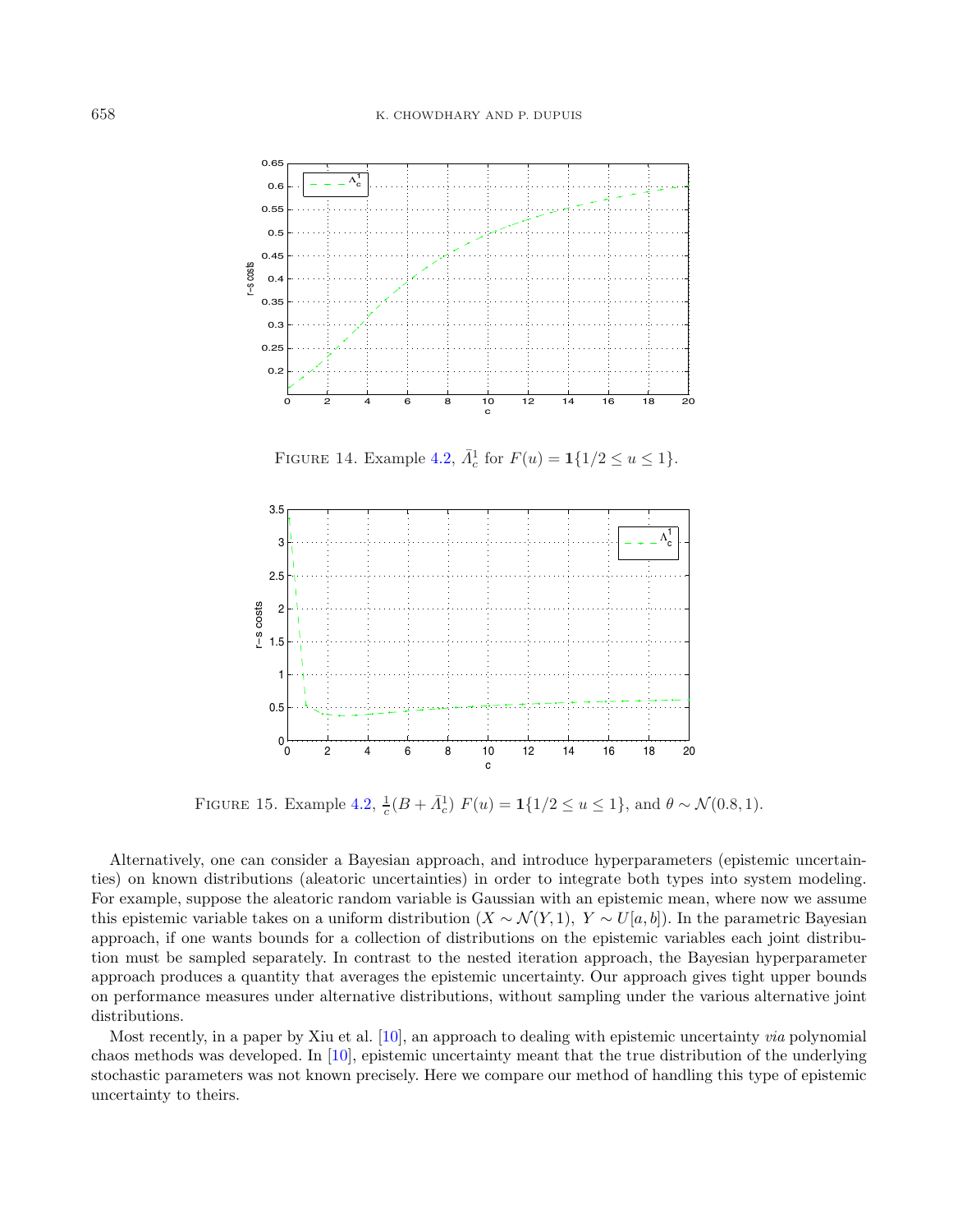#### ALEATORIC AND EPISTEMIC UQ 659

The approach taken in [\[10\]](#page-27-9) is based on stochastic collocation approximation. Specifically, the differential equation of interest was solved on a generic collocation grid on the sample space of the random variables. This is in contrast to standard uses of stochastic collocation for uncertainty quantification, where the collocation grid is chosen in accordance with the (assumed known) underlying distribution. Of course the reason for the particular choice of basis polynomials and quadrature points is to obtain optimal (spectral) convergence with respect to the  $L^2$  weighted error. In the approach of [\[10](#page-27-9)], regardless of what is the "true" (and assumed unknown) distribution, one chooses grid points with respect to the  $L^2$  weighted norm with constant weight (*e.g.*, Legendre-Gauss quadrature weights), even if the original space is unbounded. One then solves the differential equation at these collocation points and constructs the interpolating polynomial of the approximation. Hence, the gPC approximation converges optimally in the  $L^2$  norm only if the underlying distribution is uniform. For nonuniform random variables the approximation will still converge point-wise as the number of collocation points increases (see Sect. 5 in [\[10\]](#page-27-9)).

Once the interpolated approximation is obtained, one can determine the mean, variance, probabilities, and so on with respect to various underlying distributions on the parameters *via* Monte Carlo or other methods. The benefits are still large, in that one need not evaluate the differential equation for every Monte Carlo sample, but instead evaluates a much simpler approximation *via* a finite sum of polynomial basis functions. However, information can be obtained only by fixing a choice for the underlying distribution. Also, depending on which underlying distribution is used, the errors in the function approximation will have a greater or smaller effect.

In this paper we have developed an approach in which performance bounds can be calculated for the mean, variance, probabilities, and so on with respect to all distributions that are within a particular relative entropy distance from the nominal distribution, and the bounds are optimal for that class of distributions. In addition to providing performance bounds on a class of distributions defined by their relative entropy distance, the limit  $c \to \infty$  is particularly interesting in that it gives tight bounds on epistemic uncertainties where one assumes nothing about the underlying distribution of certain variables except their support. In addition, the method one can efficiently handle both aleatoric and epistemic uncertainty simultaneously. More precisely, by computing certain hybrid forms of a risk-sensitive expectation we obtain tight performance bounds that distinguish between variables with known distribution and variables with unknown distribution or other forms of epistemic uncertainty. In particular, the scenarios to which the method applies include (i) aleatoric with known distribution; (ii) aleatoric with partly known distribution (mingled aleatoric and epistemic); (iii) epistemic for which one is willing to model by a family of aleatoric uncertainties, and (iv) epistemic where one is only willing to place bounds on the uncertainties. For all the examples we have considered (including those presented in the paper), approximation of the required risk-sensitive integrals can be done *via* gPC methods using roughly the same computational effort as would be required to compute the corresponding ordinary performance measures using the nominal probability distributions.

### Appendix A. Distribution for Polynomial Basis

<span id="page-24-0"></span>Here we list some of the most common distributions, both continuous and discrete, and their corresponding gPC basis representations (see [\[8](#page-27-6)]).

| Distribution      | gPC polynomial basis |
|-------------------|----------------------|
| Gaussian          | Hermite              |
| Gamma             | Laguerre             |
| Beta              | Jacobi               |
| Uniform           | Legendre             |
| Poisson           | Charlier             |
| <b>Binomial</b>   | Krawtchouk           |
| Negative Binomial | Meixner              |
| Hypergeometric    | Hahn                 |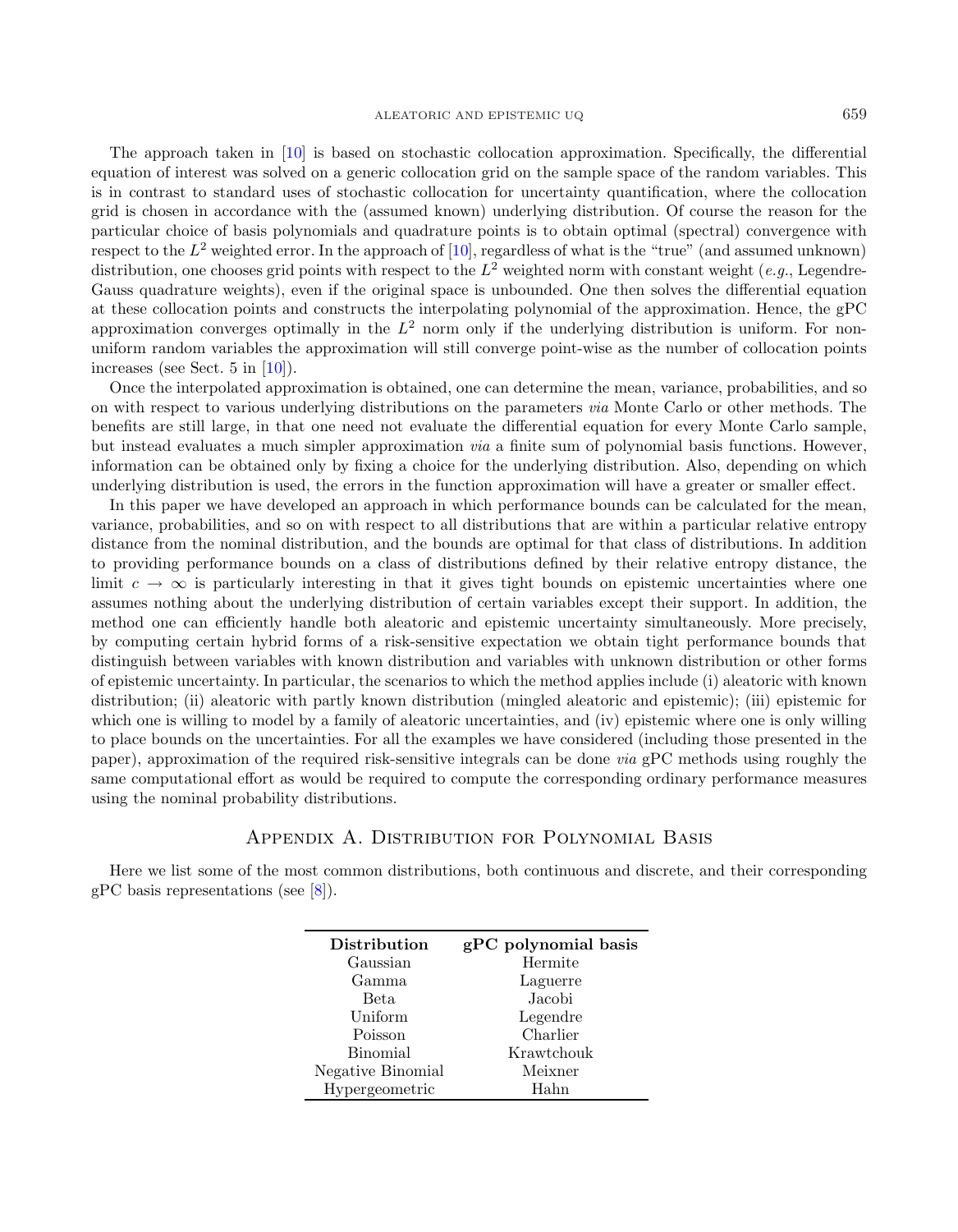<span id="page-25-0"></span>660 K. CHOWDHARY AND P. DUPUIS

## Appendix B. Relative Entropy Formulas

In this section we evaluate relative entropies for some of the most common types of distributions listed in Table [4.3.](#page-24-0) Since most of the distributions listed in this table fall within the exponential family, we start with the general form

$$
f_X(x; \theta) = h(x) \exp\left(\sum_{i=1}^s \eta_i(\theta) T_i(x) - A(\eta_1(\theta), ..., \eta_s(\theta))\right),
$$
\n(B.1)

where  $T_i(x)$ ,  $h(x)$ ,  $\eta_i(\theta)$ , and  $A(\theta)$  are known functions,  $\theta = (\theta_1, ..., \theta_d)^T$  is the parameter of the family.

**Example B.1.** For Gaussian distributions  $\theta = (\mu, \sigma)^T$ , where  $\mu$  is the mean and  $\sigma$  is the variance. This is put in the general form by setting

$$
\theta = (\mu, \sigma)^T, \quad \eta = \left(\frac{\mu}{\sigma^2}, \frac{-1}{2\sigma^2}\right)^T, \quad h(x) = \frac{1}{\sqrt{2\pi}}, \quad T(x) = (x, x^2)^T,
$$

$$
A(\eta(\theta)) = \frac{\mu^2}{2\sigma^2} + \log|\sigma| = -\frac{\eta_1^2}{4\eta_2} + \frac{1}{2}\log\left|\frac{1}{2\eta_2}\right|,
$$

producing

$$
f_X(x; \mu, \sigma) = \frac{1}{\sqrt{2\pi\sigma^2}} e^{-(x-\mu)^2/2\sigma^2}.
$$

We now state the relative entropy formula for distributions which have a probability density function given by the form of exponential family in  $(B.1)$ . The relative entropy between a probability measure P with density  $p(x)$ and another probability measure Q with density  $q(x)$  is given by

$$
R(P || Q) = \int_{\Gamma} p(x) \log \frac{p(x)}{q(x)} dx
$$
\n(B.2)

whenever P is absolutely continuous with respect to Q, where  $\Gamma$  is the support of p and q. In all other cases it is defined to be  $\infty$ .

A simplified version of the relative entropy formula for distributions from the same exponential family type is available. Suppose that  $q(x)$  and  $p(x)$  have the same  $h, \eta_i, T_i, A$ , but with different parameters  $\theta_1$  and  $\theta_2$ (note that  $\theta_1$  and  $\theta_2$  are vectors). If we associate  $q(x)$  with  $\theta_1$  and  $p(x)$  with  $\theta_2$ , then it can be shown that the relative entropy formula reduces to

$$
R(P \| Q) = \sum_{i=1}^{s} (\eta_i(\boldsymbol{\theta}_2) - \eta_i(\boldsymbol{\theta}_1)) \int_{\Gamma} T_i(x) p(x) dx - A(\boldsymbol{\eta}(\boldsymbol{\theta}_2)) + A(\boldsymbol{\eta}(\boldsymbol{\theta}_1)).
$$
\n(B.3)

**Gaussian.** If  $Q = N(\mu_1, \sigma_1)$  and  $P = N(\mu_2, \sigma_2)$ , then using the fact that  $\int T_1(x)p(x)dx = \mu_2$  and  $\int T_2(x)p(x)dx = \mu_2^2 + \sigma_2^2$ , we get

$$
R(P \| Q) = \frac{1}{2\sigma_1^2} \left( (\mu_1^2 - \mu_2^2) + (\sigma_2 - \sigma_1) \right) + \log \frac{\sigma_1}{\sigma_2} . \tag{B.4}
$$

**Beta.** For the beta distribution, the parameters in the exponential family are given by

$$
\eta = (\alpha - 1, \beta - 1)^T
$$
,  $T = (\log(x), \log(1 - x))^T$ ,  $h(x) = 1$ ,  $A = \log \frac{\Gamma(\alpha)\Gamma(\beta)}{\Gamma(\alpha + \beta)}$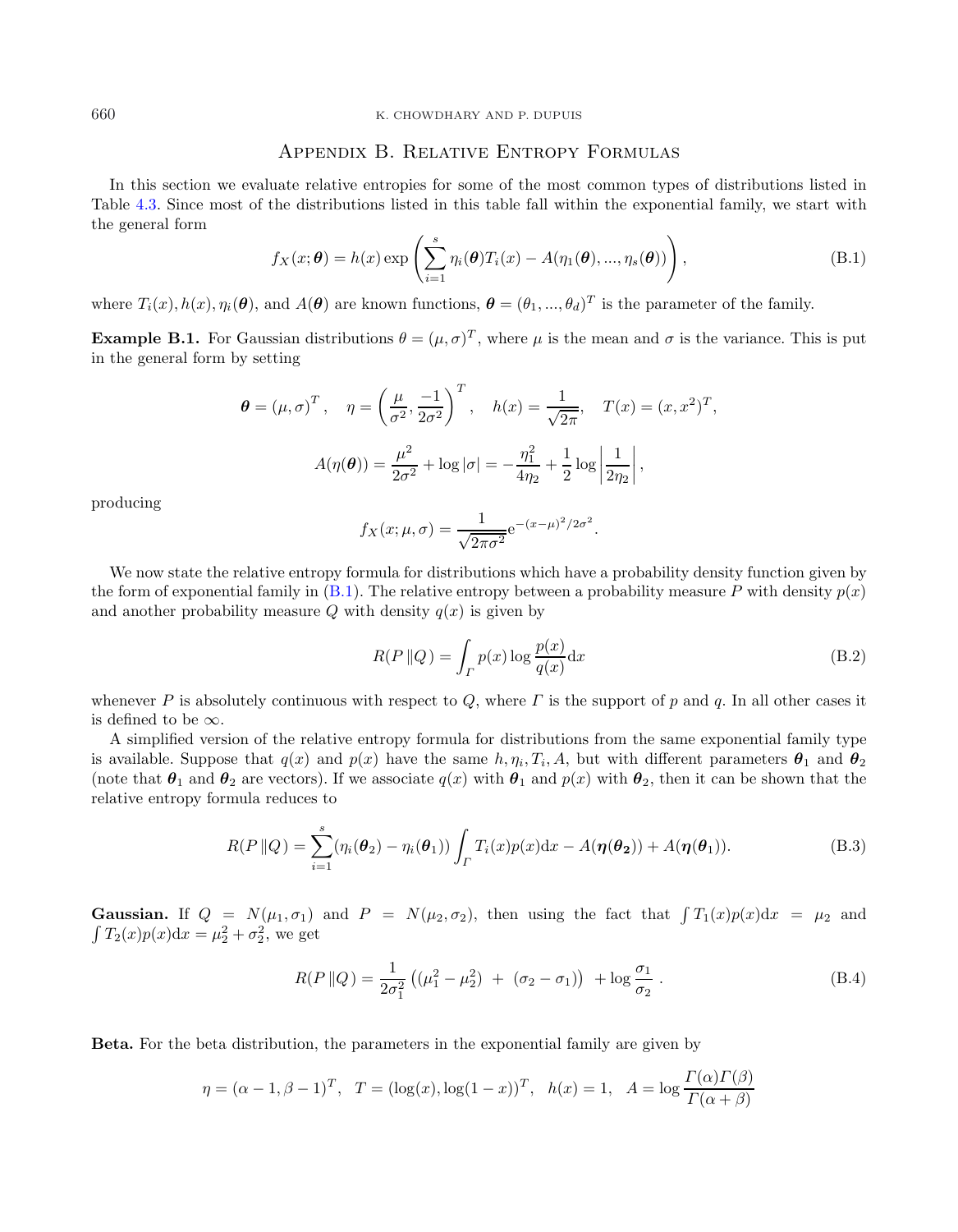where

$$
f_X(x; \alpha, \beta) = \frac{\Gamma(\alpha)\Gamma(\beta)}{\Gamma(\alpha + \beta)} x^{\alpha - 1} (1 - x)^{\beta - 1}, \qquad 0 < x < 1, \ \alpha, \beta > 1.
$$

Another form of the beta distribution, which is more closely related to the Jacobi polynomials, is given by

$$
\tilde{f}_X(k;\tilde{\alpha},\tilde{\beta})=\frac{(1-x)^{\tilde{\alpha}}(1+x)^{\tilde{\beta}}}{2^{\tilde{\alpha}+\tilde{\beta}+1}B(\tilde{\alpha}+1,\tilde{\beta}+1)},\qquad -1-1,
$$

where  $B(\alpha, \beta) = \Gamma(\alpha)\Gamma(\beta)/\Gamma(\alpha + \beta)$  is the beta function. Note that the relation between the two is simply a rescaling and a variable substitution given by  $\tilde{\alpha} = \beta - 1$ ,  $\tilde{\beta} = \alpha - 1$ . We will use the primary form to determine the relative entropy formula. Letting  $P = \text{beta}(\alpha_2, \beta_2)$  and  $Q = \text{beta}(\alpha_1, \beta_1)$ ,

$$
\int_0^1 T_1(x) p(x) dx = \psi(\alpha_2) - \psi(\alpha_2 + \beta_2), \quad \int_\Gamma T_2(x) p(x) dx = \psi(\beta_2) - \psi(\alpha_2 + \beta_2),
$$

where  $\psi(x)$  is known as the digamma function, or the zero<sup>th</sup> order of the polygamma function. Then,

$$
R(P || Q) = (\alpha_2 - \alpha_1)(\psi(\alpha_2) - \psi(\alpha_2 + \beta_2))
$$
  
+ (\beta\_2 - \beta\_1)(\psi(\beta\_2) - \psi(\alpha\_2 + \beta\_2)) + \log \frac{B(\alpha\_1, \beta\_1)}{B(\alpha\_2, \beta\_2)}.

**Gamma.** Here we have

$$
\eta = (-\beta, \alpha - 1)^T
$$
,  $T = (x, \log(x))^T$ ,  $h(x) = 1$ ,  $A = \log \Gamma(\alpha) - \alpha \log \beta$ 

If  $P = \text{gamma}(\alpha_2, \beta_2), Q = \text{gamma}(\alpha_1, \beta_1),$  where  $\alpha_i, \beta_i$  are the so-called shape parameters, then

$$
R(P \| Q) = \frac{\alpha_1}{\beta_1} (\beta_2 - \beta_1) + (\alpha_1 - \alpha_2)(\psi(\alpha_1)) - \log(\beta_1)) + \log \frac{\Gamma(\alpha_2)\beta_1^{\alpha_1}}{\Gamma(\alpha_1)\beta_2^{\alpha_2}}.
$$

**Binomial.** Here

$$
\eta = (-\beta, \alpha - 1)^T, \quad T = (x, \log(x))^T, \quad h(x) = 1, \quad A = \log \Gamma(\alpha) - \alpha \log \beta.
$$

If  $P = binomial(n, p_2), Q = binomial(n, p_1)$ , then

$$
R(P || Q) = \log \frac{p_1^{\mu_1} (1 - p_2)^{\mu_1 - n}}{p_2^{\mu_1} (1 - p_1)^{\mu_1 - n}}, \qquad \mu_1 = n p_1.
$$

**Poisson.** In this case

$$
\eta = \log \lambda, \quad T = x, \quad h(x) = \frac{1}{x!}, \quad A = \lambda
$$

If  $P = \text{Poisson}(\lambda_2)$ ,  $Q = \text{Poisson}(\lambda_1)$ , then the relative entropy distance is

$$
R(P || Q) = \lambda_1 - \lambda_2 + \lambda_2 \log \frac{\lambda_2}{\lambda_1}.
$$

Note that relative entropy formula is invariant under shifting and scaling of both distributions simultaneously. In fact, suppose that  $\psi$  and its inverse are both well defined and measurable, X and Y have distributions P and Q, and that  $\psi(X)$  and  $\psi(Y)$  have distributions  $\overline{P}$  and  $\overline{Q}$ . Then [\[2](#page-27-2)], Lemma E.2.1  $R(\overline{P} \parallel \overline{Q}) = R(P \parallel Q)$ . A list of relative entropy formulas follows.